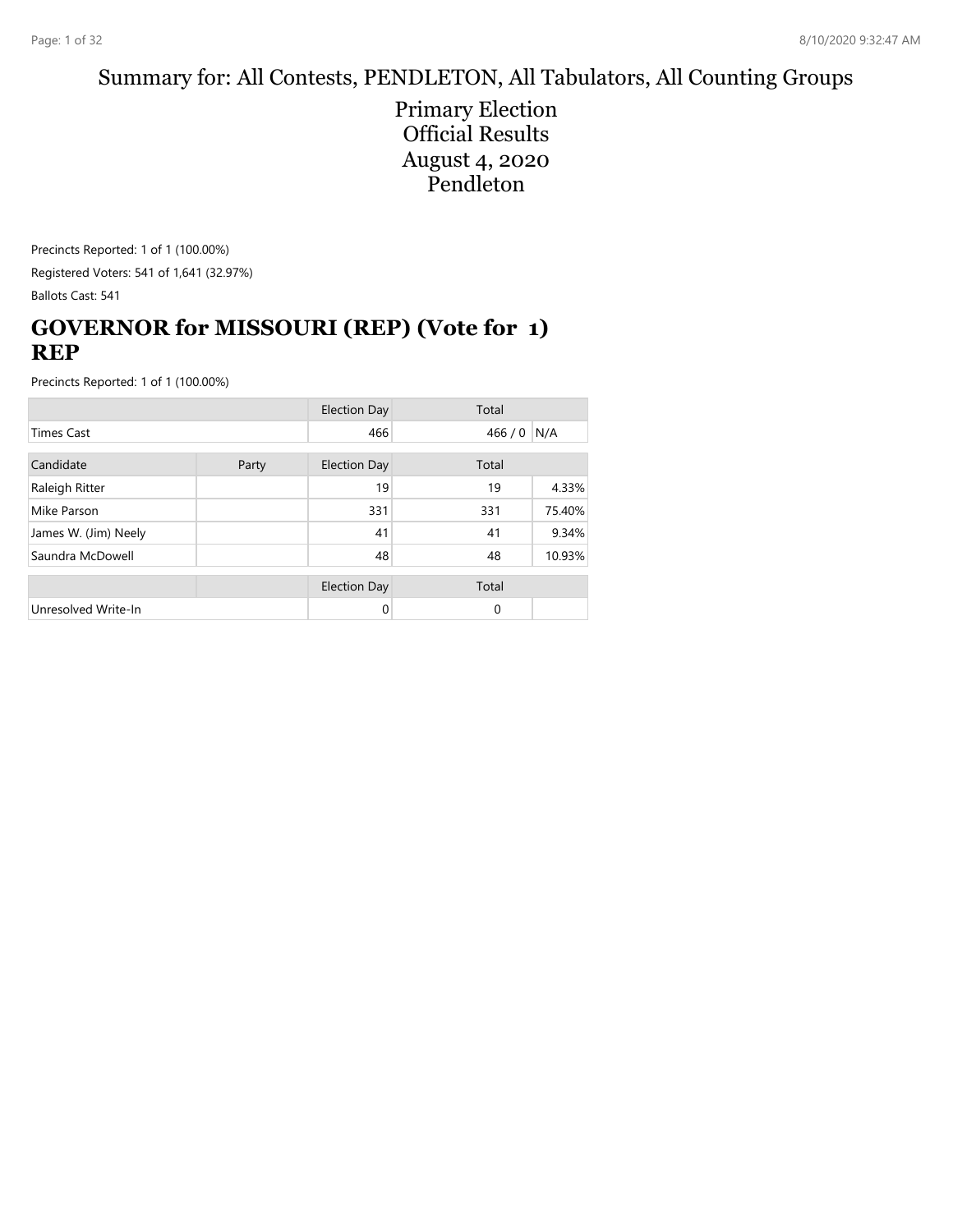### **GOVERNOR for MISSOURI (DEM) (Vote for 1) DEM**

|                                   |       | <b>Election Day</b> | Total          |        |
|-----------------------------------|-------|---------------------|----------------|--------|
| <b>Times Cast</b>                 |       | 68                  | 68/0           | N/A    |
| Candidate                         | Party | <b>Election Day</b> | Total          |        |
| Nicole Galloway                   |       | 63                  | 63             | 95.45% |
| Jimmie Matthews                   |       | 0                   | $\Omega$       | 0.00%  |
| Antoin Johnson                    |       | 0                   | $\Omega$       | 0.00%  |
| Eric Morrison                     |       | $\overline{c}$      | $\overline{c}$ | 3.03%  |
| Robin John Daniel Van<br>Quaethem |       |                     | 1              | 1.52%  |
|                                   |       | <b>Election Day</b> | Total          |        |
| Unresolved Write-In               |       | 0                   | 0              |        |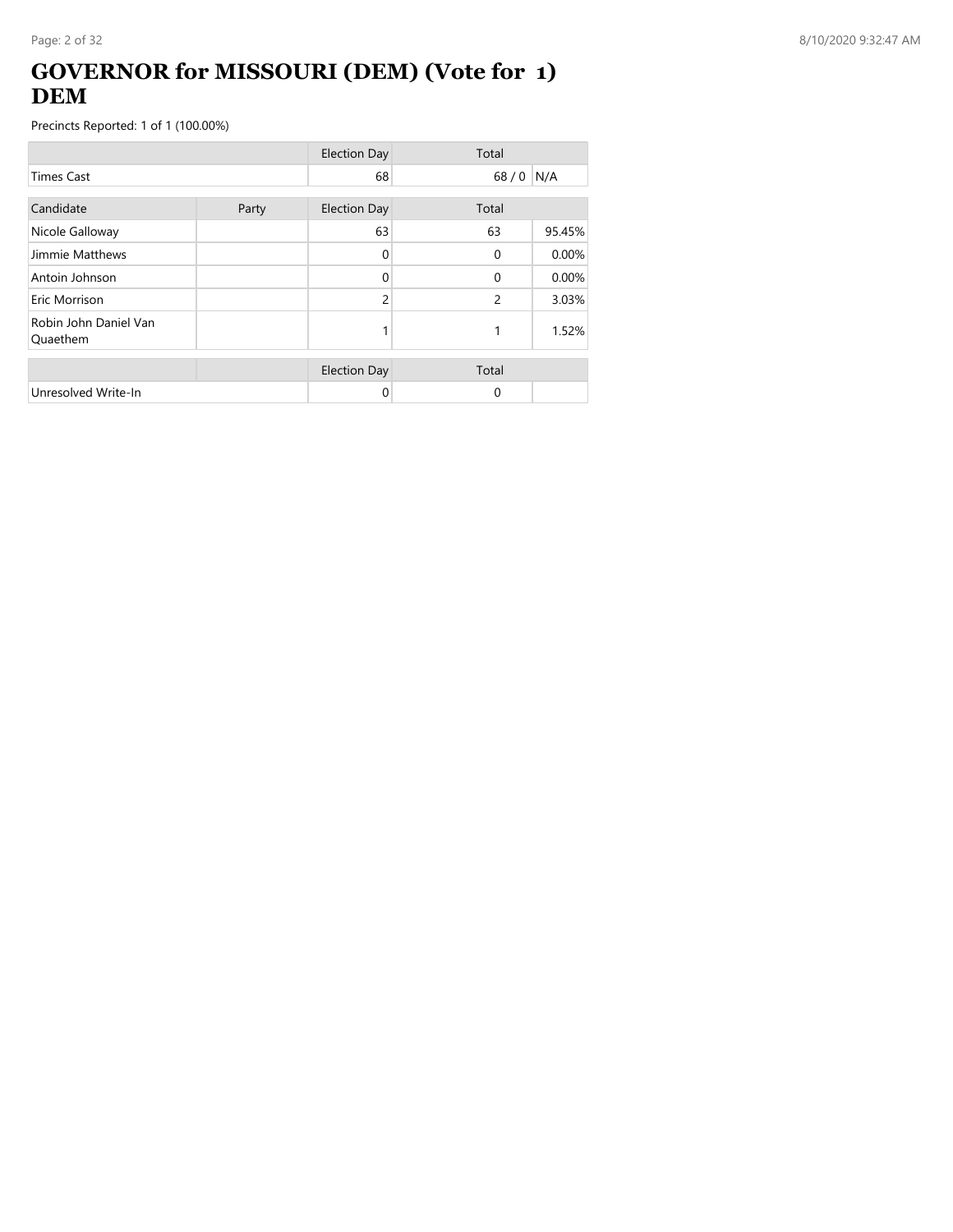## **GOVERNOR for MISSOURI (LIB) (Vote for 1) LIB**

|                     |       | <b>Election Day</b> | Total |           |
|---------------------|-------|---------------------|-------|-----------|
| Times Cast          |       | 0                   |       | $0/0$ N/A |
|                     |       |                     |       |           |
| Candidate           | Party | <b>Election Day</b> | Total |           |
| <b>Rik Combs</b>    |       | 0                   | 0     | N/A       |
|                     |       |                     |       |           |
|                     |       | <b>Election Day</b> | Total |           |
| Unresolved Write-In |       |                     | 0     |           |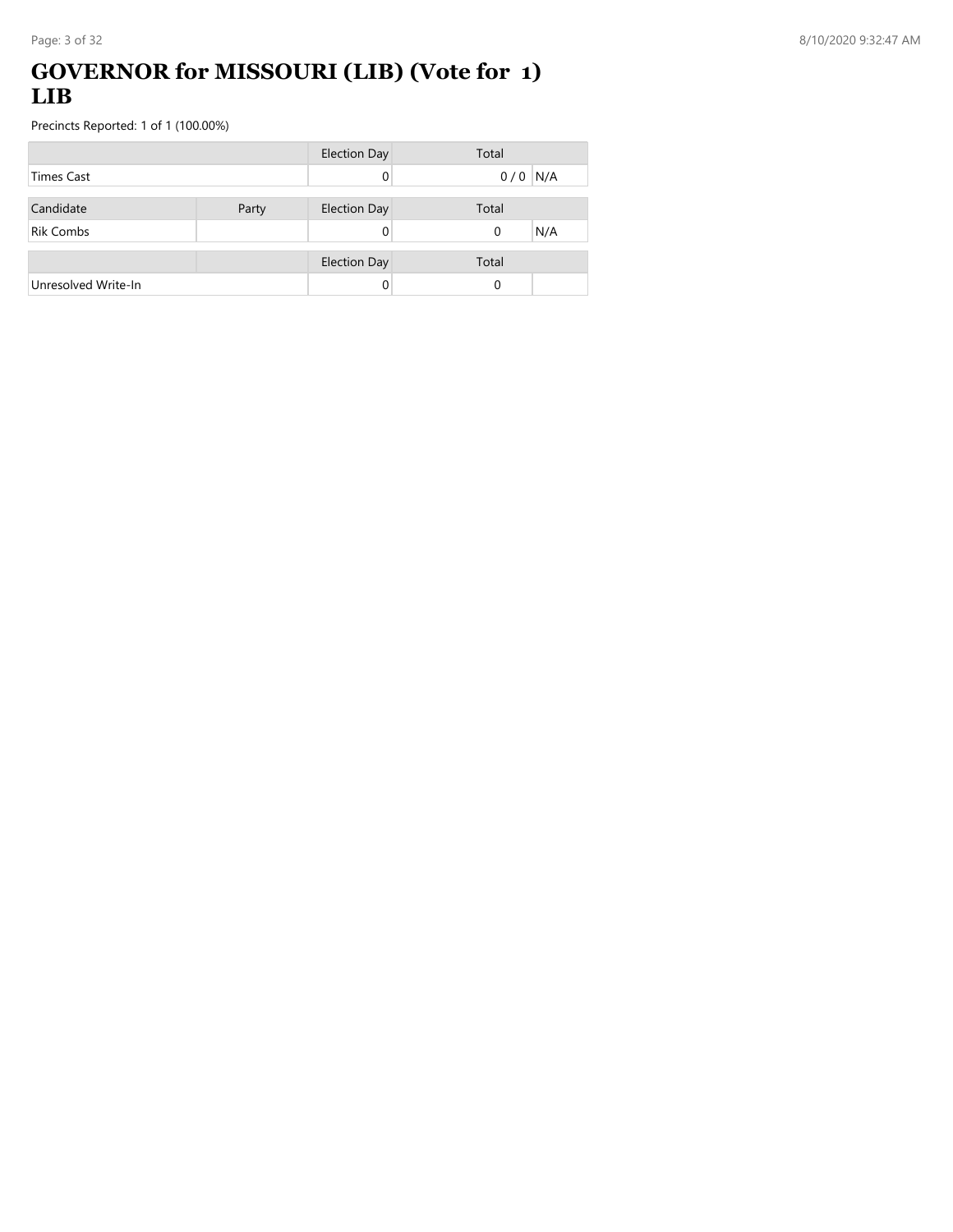### **GOVERNOR for MISSOURI (GRN) (Vote for 1) GRN**

|                     |       | <b>Election Day</b> | Total           |
|---------------------|-------|---------------------|-----------------|
| <b>Times Cast</b>   |       |                     | N/A<br>0/0      |
|                     |       |                     |                 |
| Candidate           | Party | <b>Election Day</b> | Total           |
| Jerome Howard Bauer |       |                     | N/A<br>$\Omega$ |
|                     |       |                     |                 |
|                     |       | <b>Election Day</b> | Total           |
| Unresolved Write-In |       |                     | 0               |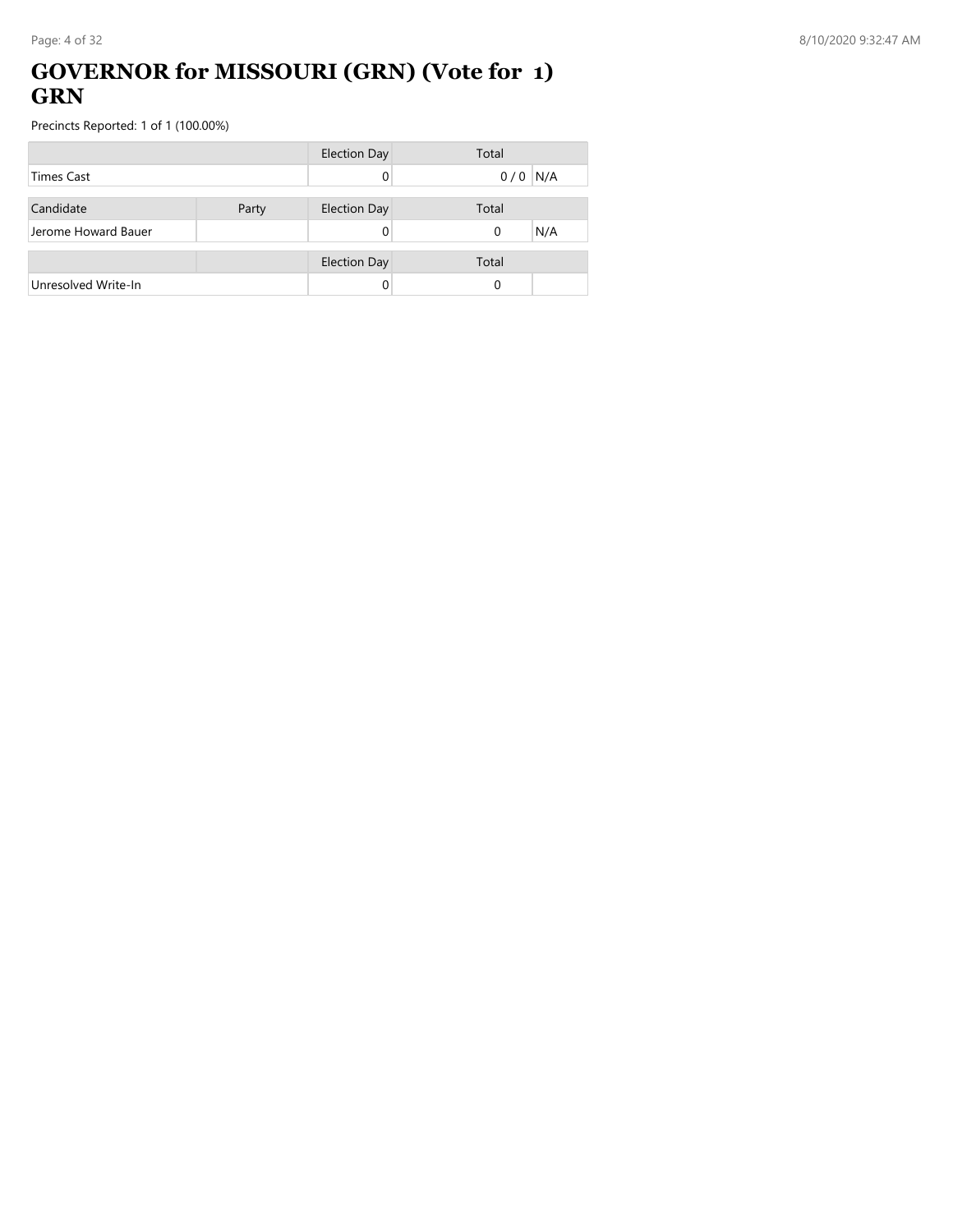### **LIEUTENANT GOVERNOR for MISSOURI (REP) (Vote for 1) REP**

|                     |       | <b>Election Day</b> | Total       |        |
|---------------------|-------|---------------------|-------------|--------|
| <b>Times Cast</b>   |       | 466                 | 466 / 0 N/A |        |
| Candidate           | Party | <b>Election Day</b> | Total       |        |
| Arnie C. AC Dienoff |       | 28                  | 28          | 7.20%  |
| Mike Kehoe          |       | 248                 | 248         | 63.75% |
| Aaron T Wisdom      |       | 20                  | 20          | 5.14%  |
| Mike Carter         |       | 93                  | 93          | 23.91% |
|                     |       | <b>Election Day</b> | Total       |        |
| Unresolved Write-In |       | 0                   | $\Omega$    |        |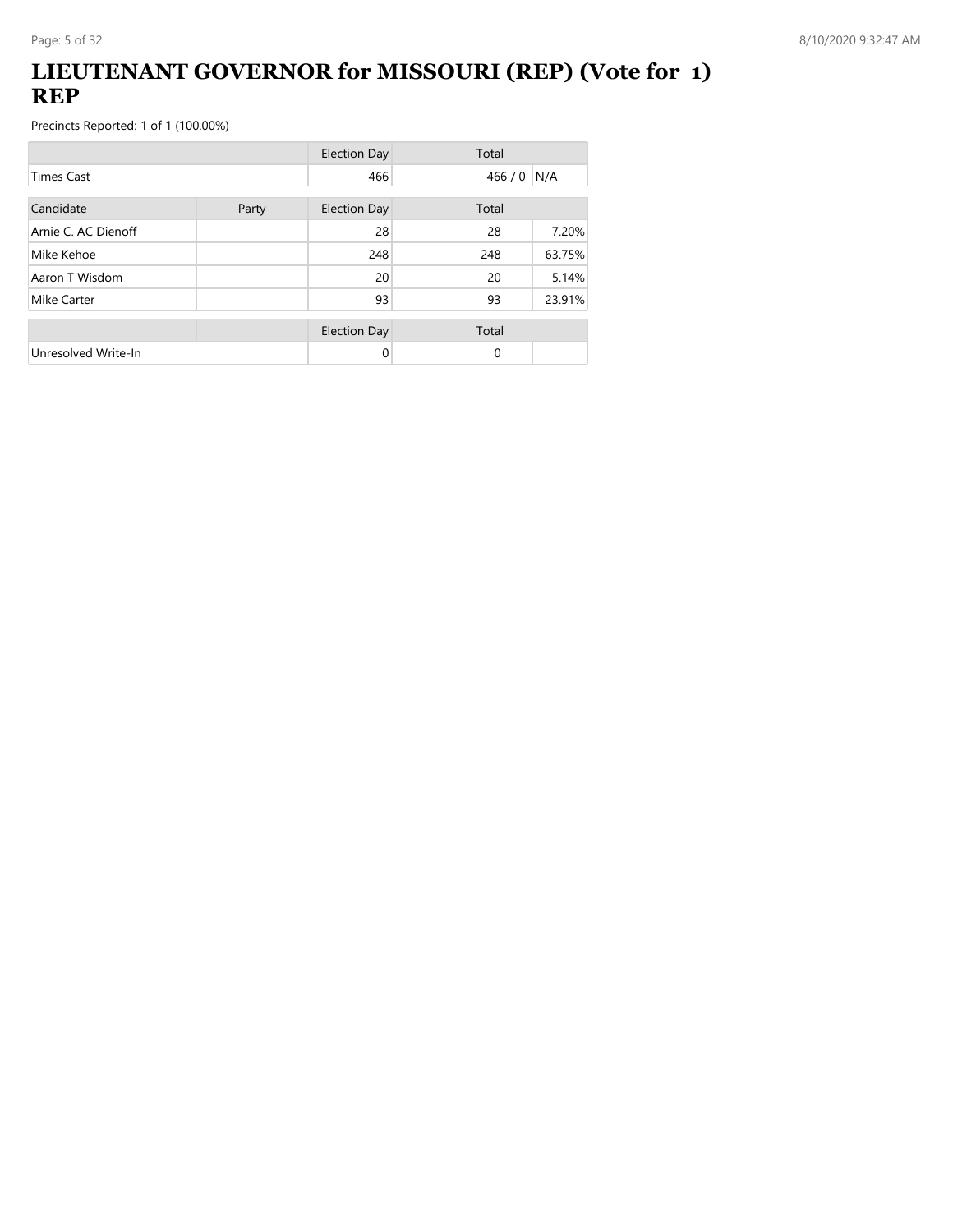## **LIEUTENANT GOVERNOR for MISSOURI (DEM) (Vote for 1) DEM**

|                     |       | <b>Election Day</b> | Total  |        |
|---------------------|-------|---------------------|--------|--------|
| <b>Times Cast</b>   |       | 68                  | $68/0$ | N/A    |
| Candidate           | Party | <b>Election Day</b> | Total  |        |
| Gregory A Upchurch  |       | 30                  | 30     | 49.18% |
| Alissia Canady      |       | 31                  | 31     | 50.82% |
|                     |       | <b>Election Day</b> | Total  |        |
| Unresolved Write-In |       |                     | 0      |        |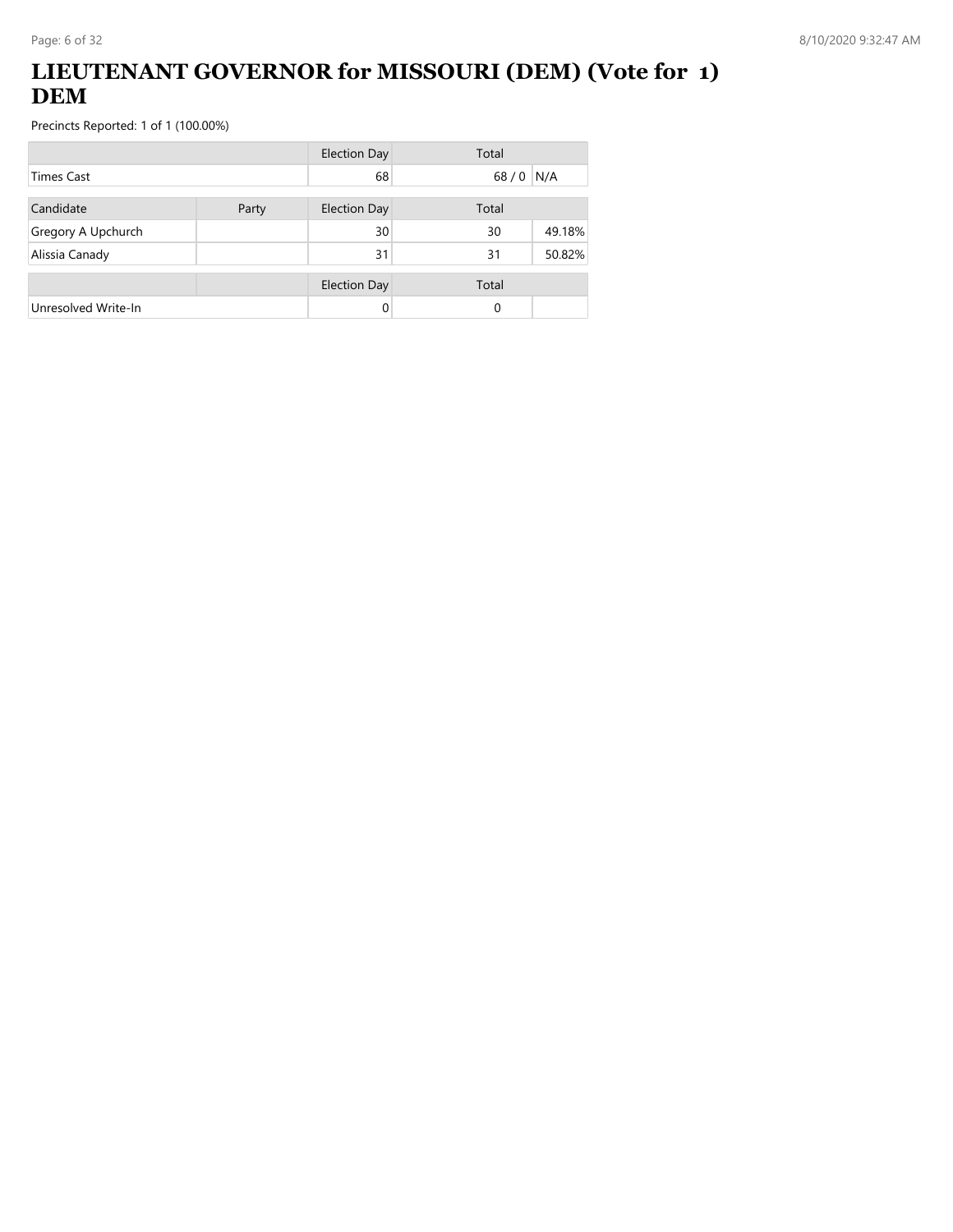## **LIEUTENANT GOVERNOR for MISSOURI (LIB) (Vote for 1) LIB**

|                     |       | <b>Election Day</b> | Total     |
|---------------------|-------|---------------------|-----------|
| <b>Times Cast</b>   |       |                     | $0/0$ N/A |
|                     |       |                     |           |
| Candidate           | Party | <b>Election Day</b> | Total     |
| <b>Bill Slantz</b>  |       |                     | N/A<br>0  |
|                     |       |                     |           |
|                     |       | <b>Election Day</b> | Total     |
| Unresolved Write-In |       |                     | 0         |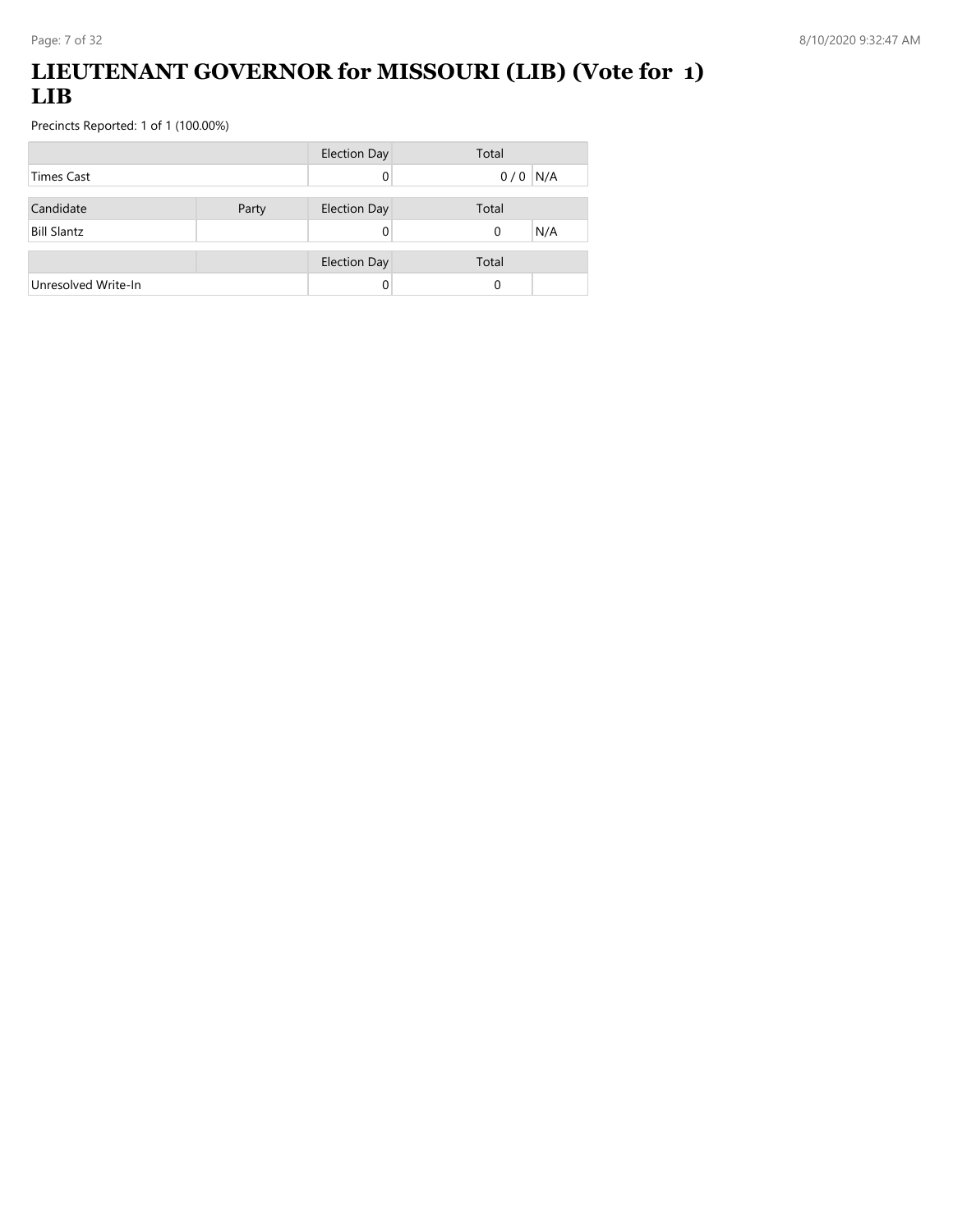## **LIEUTENANT GOVERNOR for MISSOURI (GRN) (Vote for 1) GRN**

|                     |       | <b>Election Day</b> | Total           |
|---------------------|-------|---------------------|-----------------|
| <b>Times Cast</b>   |       |                     | $0/0$ N/A       |
| Candidate           | Party | <b>Election Day</b> | Total           |
| Kelley Dragoo       |       |                     | N/A<br>$\Omega$ |
|                     |       |                     |                 |
|                     |       | <b>Election Day</b> | Total           |
| Unresolved Write-In |       |                     | 0               |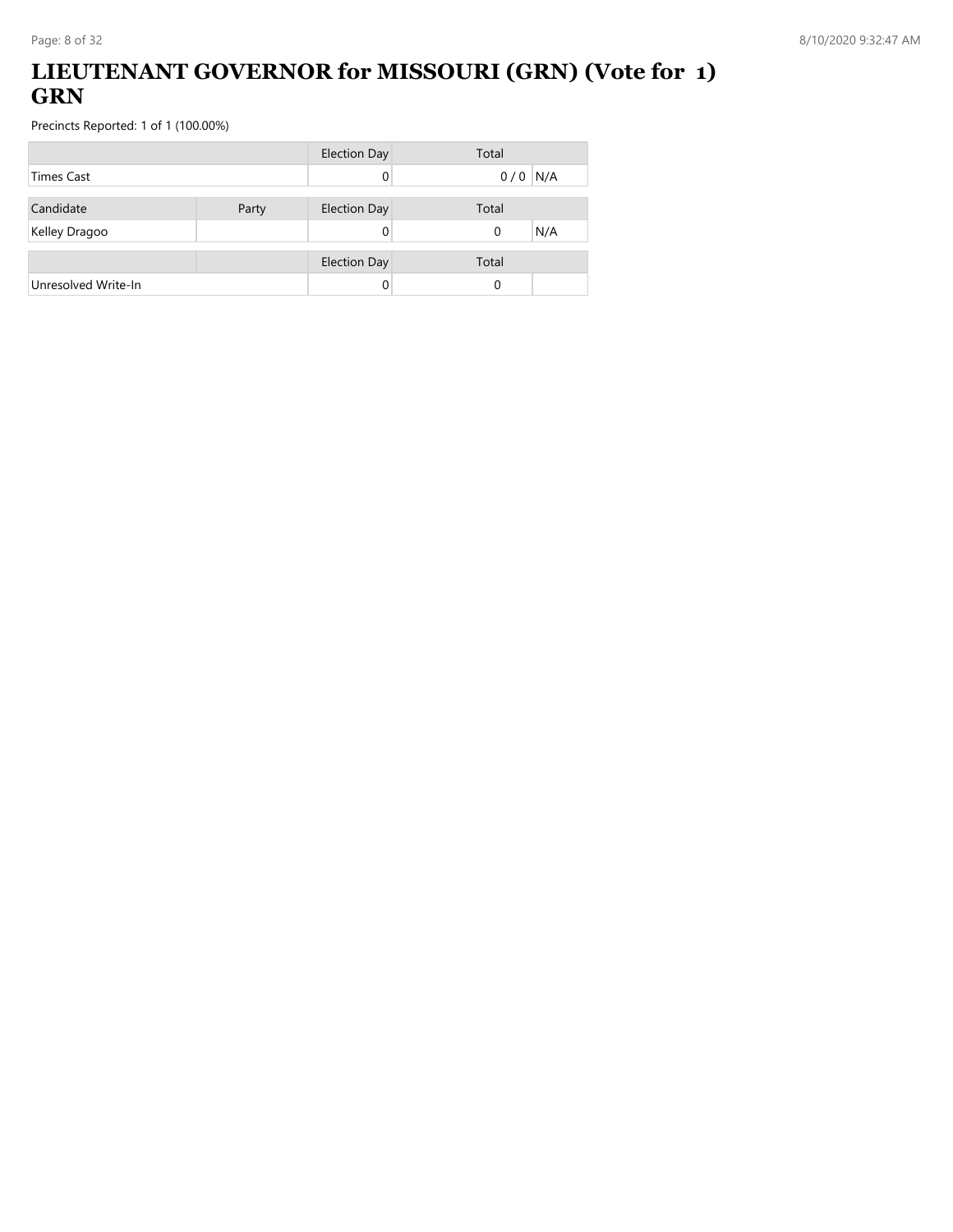## **SECRETARY OF STATE for MISSOURI (REP) (Vote for 1) REP**

|                        |       | <b>Election Day</b> | Total          |
|------------------------|-------|---------------------|----------------|
| <b>Times Cast</b>      |       | 466                 | 466 / 0 N/A    |
| Candidate              | Party | <b>Election Day</b> | Total          |
| John R. (Jay) Ashcroft |       | 384                 | 100.00%<br>384 |
|                        |       | <b>Election Day</b> | Total          |
| Unresolved Write-In    |       | 0                   | 0              |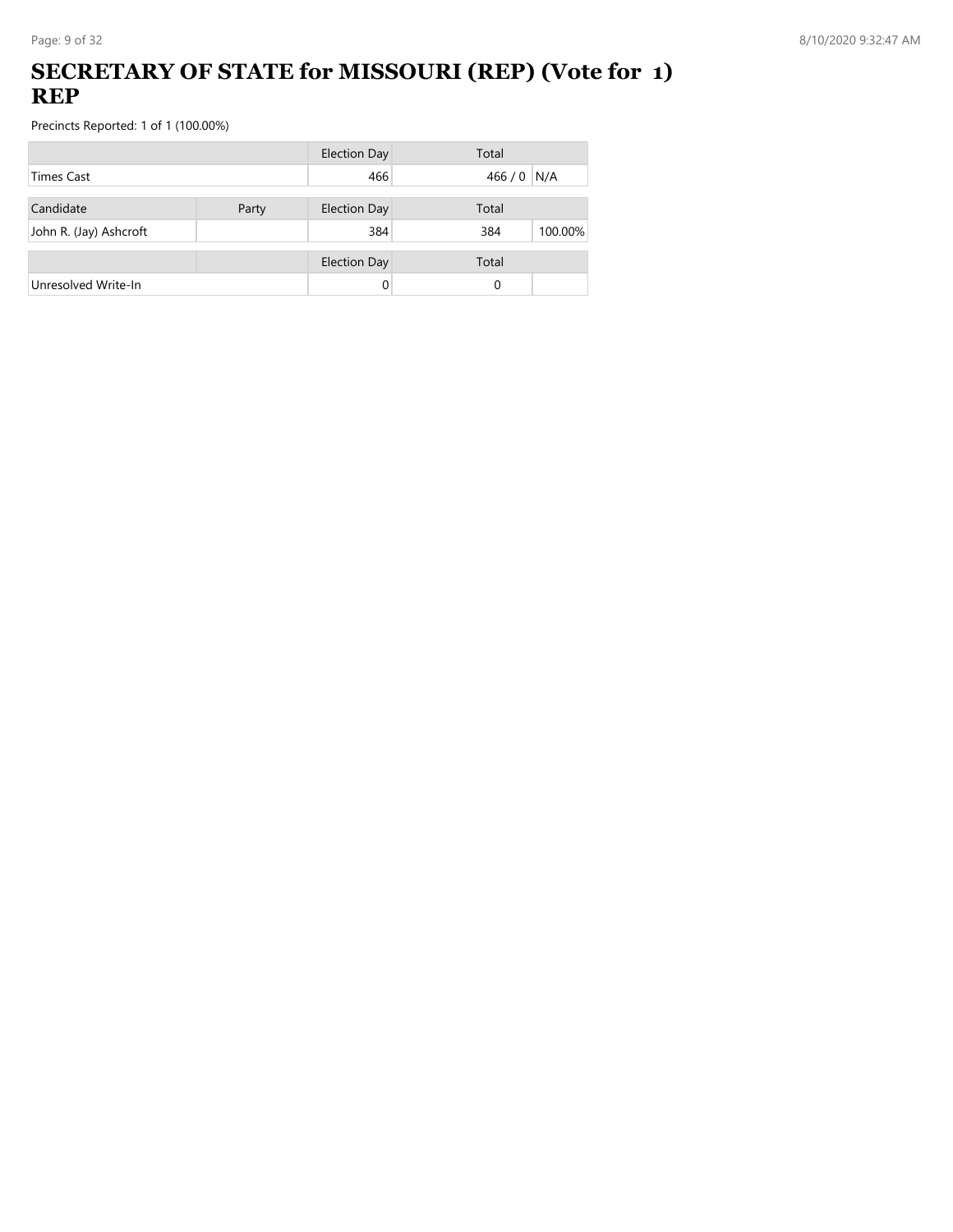## **SECRETARY OF STATE for MISSOURI (DEM) (Vote for 1) DEM**

|                     |       | <b>Election Day</b> | Total         |
|---------------------|-------|---------------------|---------------|
| Times Cast          |       | 68                  | $68/0$<br>N/A |
| Candidate           | Party | <b>Election Day</b> | Total         |
| Yinka Faleti        |       | 57                  | 100.00%<br>57 |
|                     |       | <b>Election Day</b> | Total         |
| Unresolved Write-In |       | 0                   | 0             |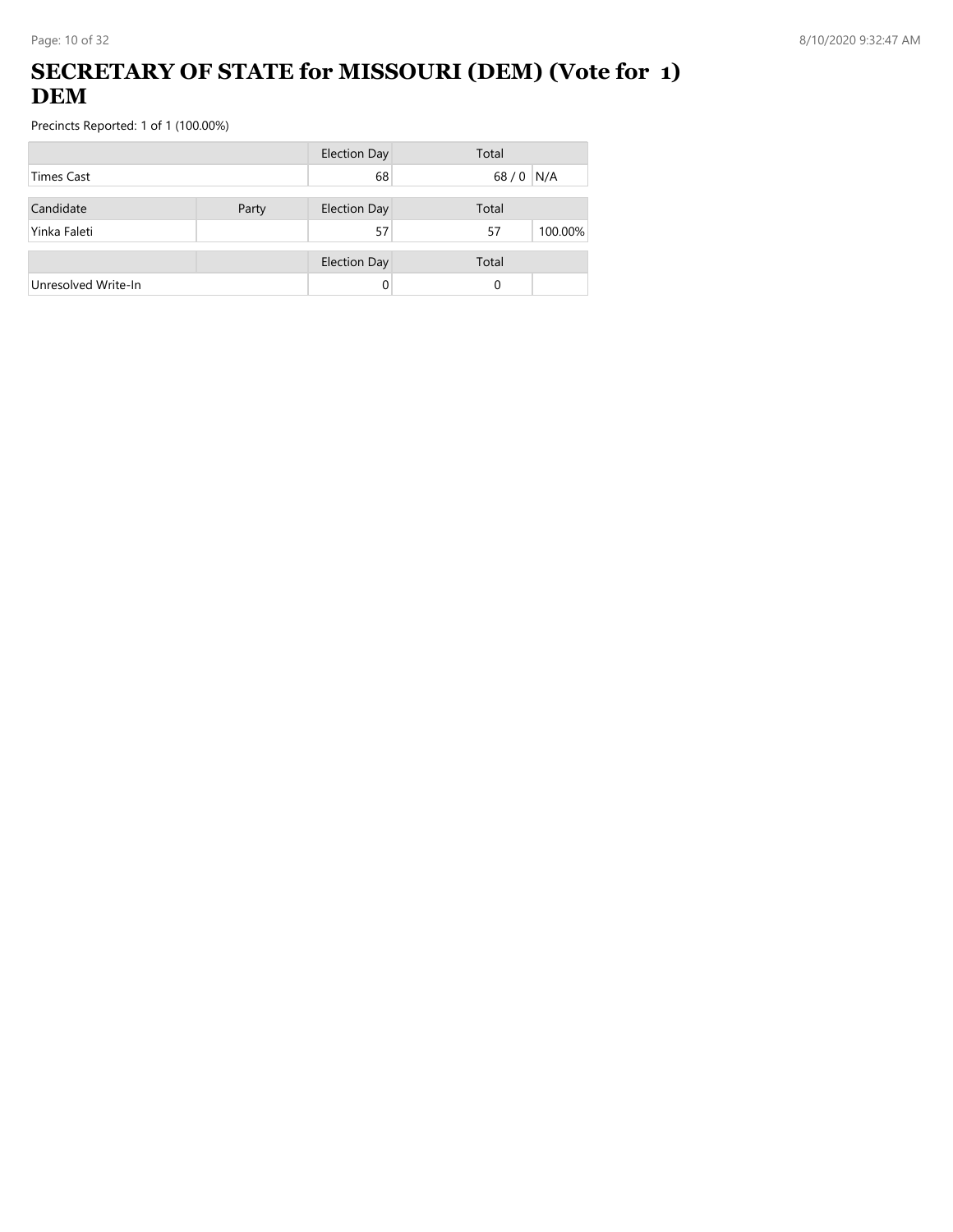## **SECRETARY OF STATE for MISSOURI (LIB) (Vote for 1) LIB**

|                     |       | <b>Election Day</b> | Total     |
|---------------------|-------|---------------------|-----------|
| <b>Times Cast</b>   |       |                     | $0/0$ N/A |
|                     |       |                     |           |
| Candidate           | Party | <b>Election Day</b> | Total     |
| Carl Herman Freese  |       |                     | N/A<br>0  |
|                     |       |                     |           |
|                     |       | <b>Election Day</b> | Total     |
| Unresolved Write-In |       |                     | 0         |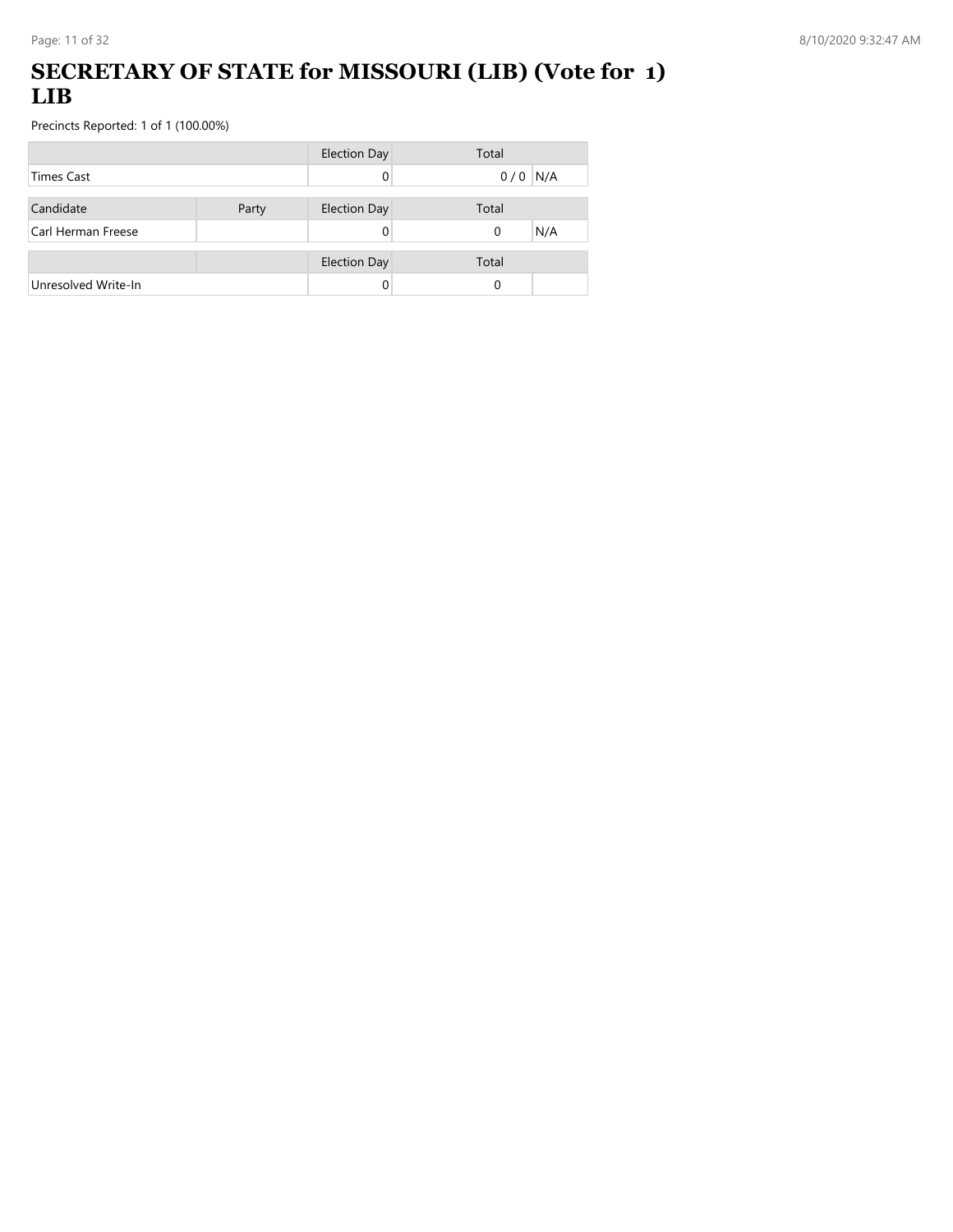### **SECRETARY OF STATE for MISSOURI (GRN) (Vote for 1) GRN**

|                     |       | <b>Election Day</b> | Total     |
|---------------------|-------|---------------------|-----------|
| Times Cast          |       |                     | $0/0$ N/A |
| Candidate           | Party | <b>Election Day</b> | Total     |
| Paul Lehmann        |       |                     | N/A<br>0  |
|                     |       |                     |           |
|                     |       | <b>Election Day</b> | Total     |
| Unresolved Write-In |       |                     | 0         |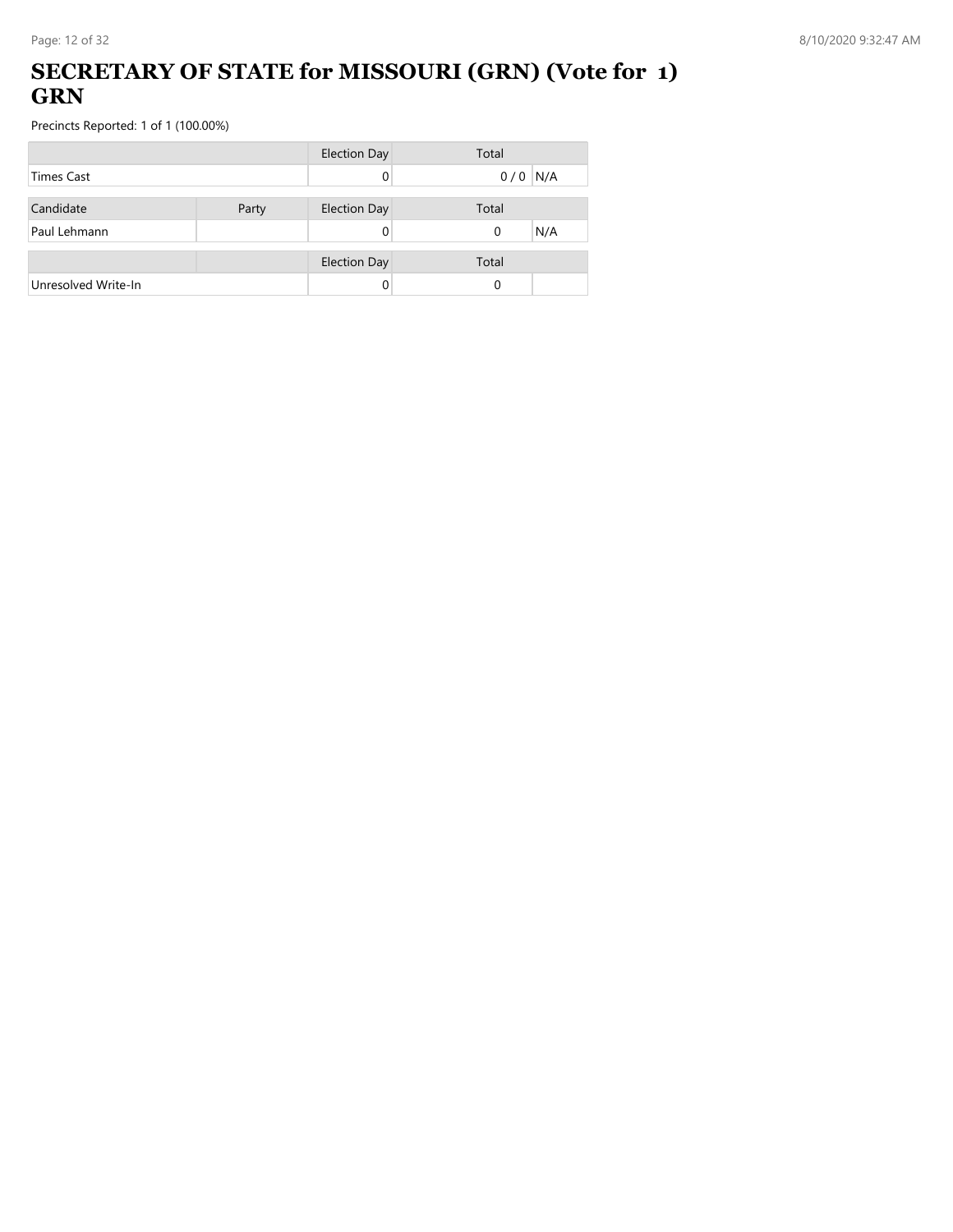#### **SECRETARY OF STATE for MISSOURI (CST) (Vote for 1) CST**

|                     |       | <b>Election Day</b> | Total     |
|---------------------|-------|---------------------|-----------|
| <b>Times Cast</b>   |       |                     | $0/0$ N/A |
|                     |       |                     |           |
| Candidate           | Party | <b>Election Day</b> | Total     |
| Paul Venable        |       |                     | N/A<br>0  |
|                     |       |                     |           |
|                     |       | <b>Election Day</b> | Total     |
| Unresolved Write-In |       |                     | $\Omega$  |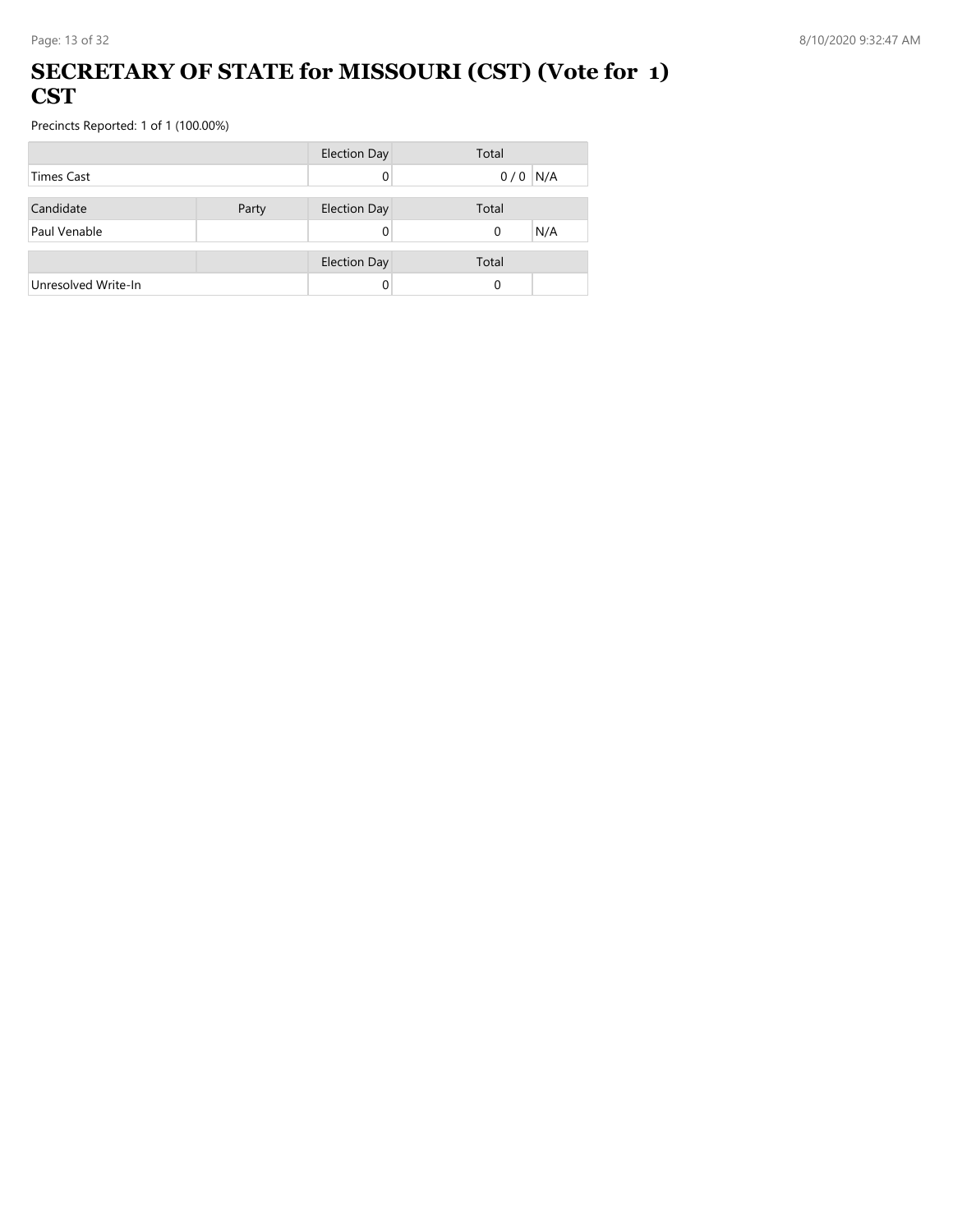#### **STATE TREASURER for MISSOURI (REP) (Vote for 1) REP**

|                   |       | Total                                                                    |                               |
|-------------------|-------|--------------------------------------------------------------------------|-------------------------------|
| <b>Times Cast</b> |       |                                                                          |                               |
|                   |       |                                                                          |                               |
|                   | 367   | 367                                                                      | 100.00%                       |
|                   |       |                                                                          |                               |
|                   |       | 0                                                                        |                               |
|                   | Party | <b>Election Day</b><br>466<br><b>Election Day</b><br><b>Election Day</b> | 466 / 0 N/A<br>Total<br>Total |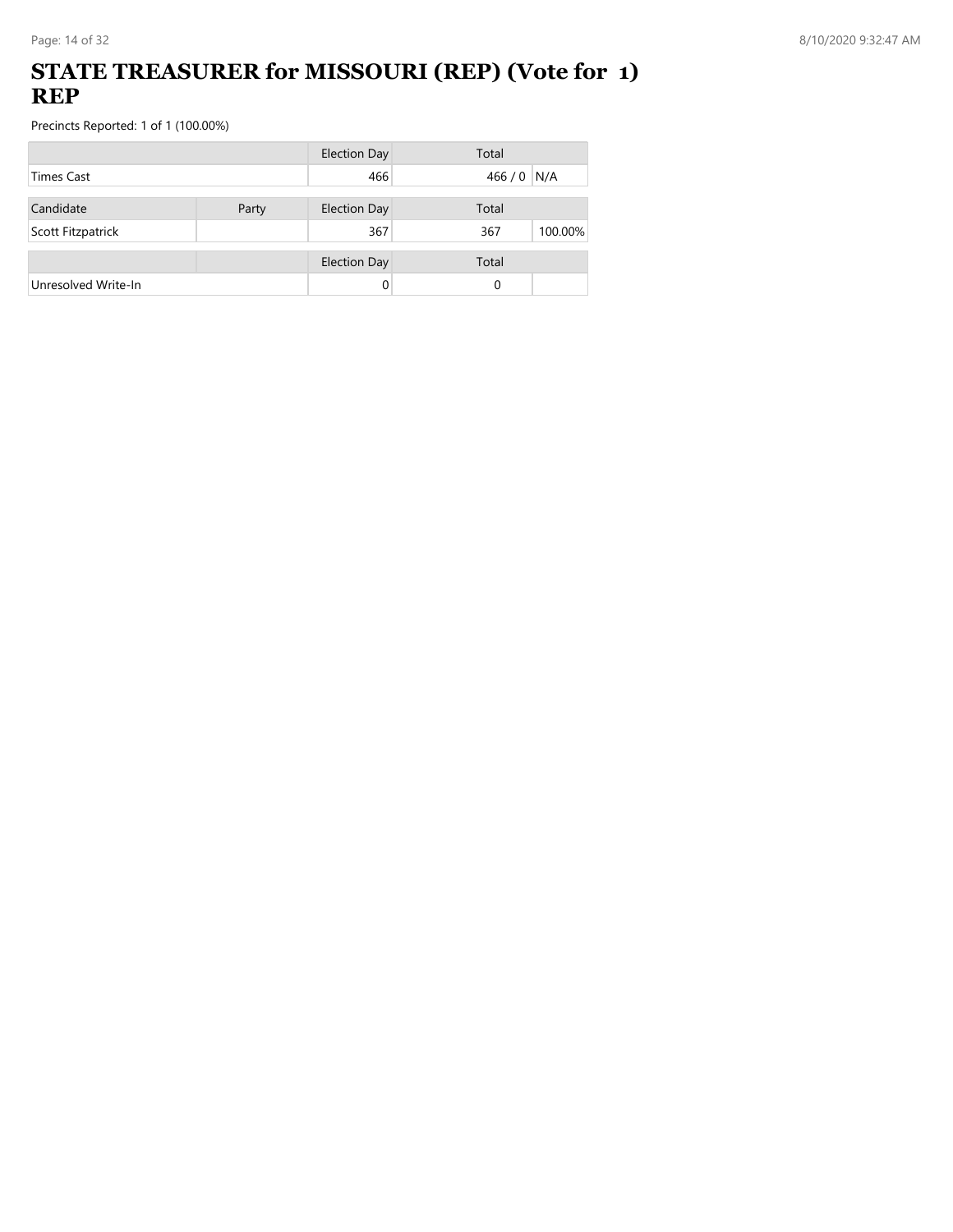## **STATE TREASURER for MISSOURI (DEM) (Vote for 1) DEM**

|                      |       | <b>Election Day</b> | Total         |
|----------------------|-------|---------------------|---------------|
| <b>Times Cast</b>    |       | 68                  | 68/0<br>N/A   |
| Candidate            | Party | <b>Election Day</b> | Total         |
| Vicki Lorenz Englund |       | 60                  | 100.00%<br>60 |
|                      |       | <b>Election Day</b> | Total         |
| Unresolved Write-In  |       |                     | 0             |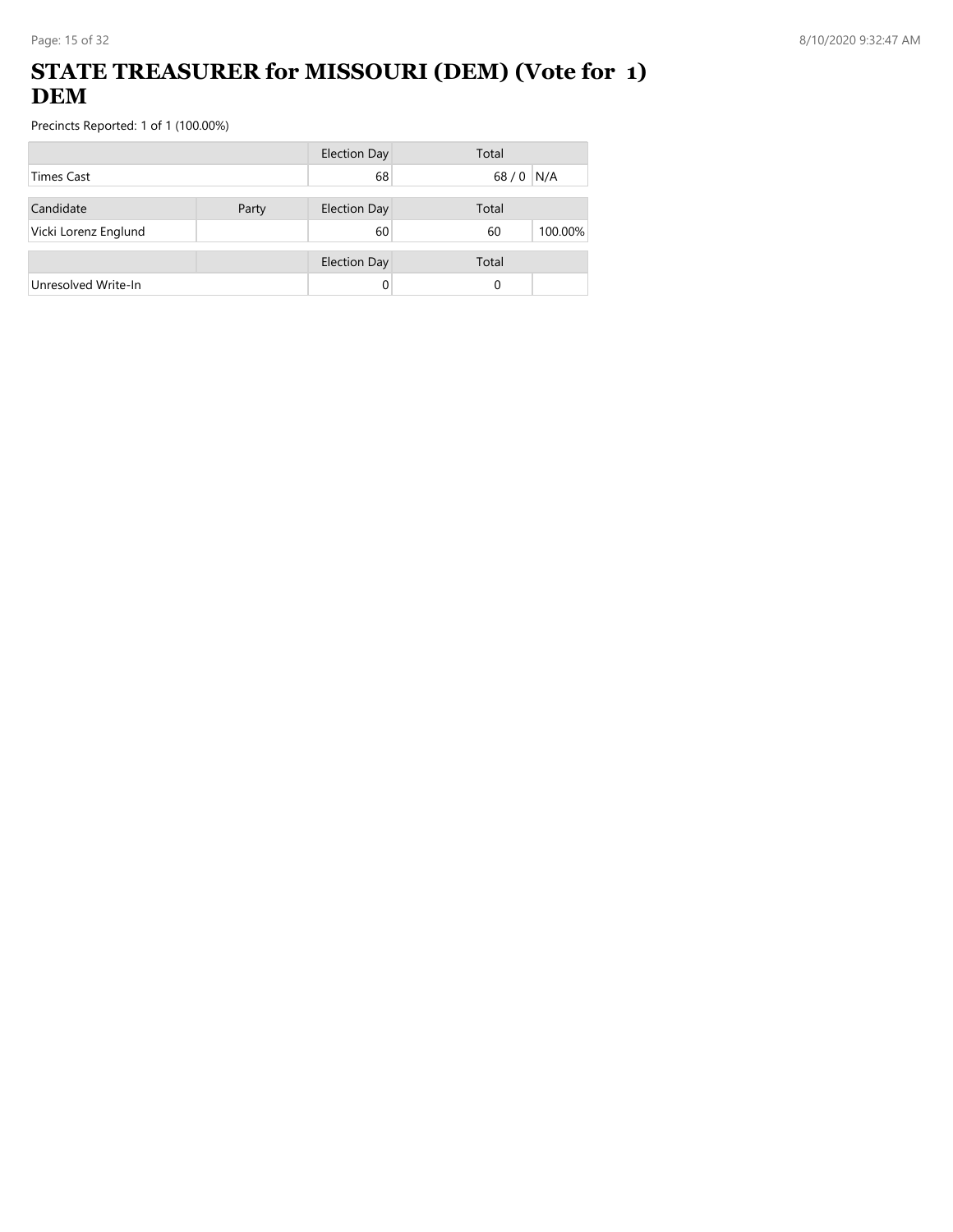### **STATE TREASURER for MISSOURI (LIB) (Vote for 1) LIB**

|                        |       | <b>Election Day</b> | Total     |     |
|------------------------|-------|---------------------|-----------|-----|
| <b>Times Cast</b>      |       |                     | $0/0$ N/A |     |
|                        |       |                     |           |     |
| Candidate              | Party | <b>Election Day</b> | Total     |     |
| Nicholas (Nick) Kasoff |       |                     | 0         | N/A |
|                        |       |                     |           |     |
|                        |       | <b>Election Day</b> | Total     |     |
| Unresolved Write-In    |       |                     | 0         |     |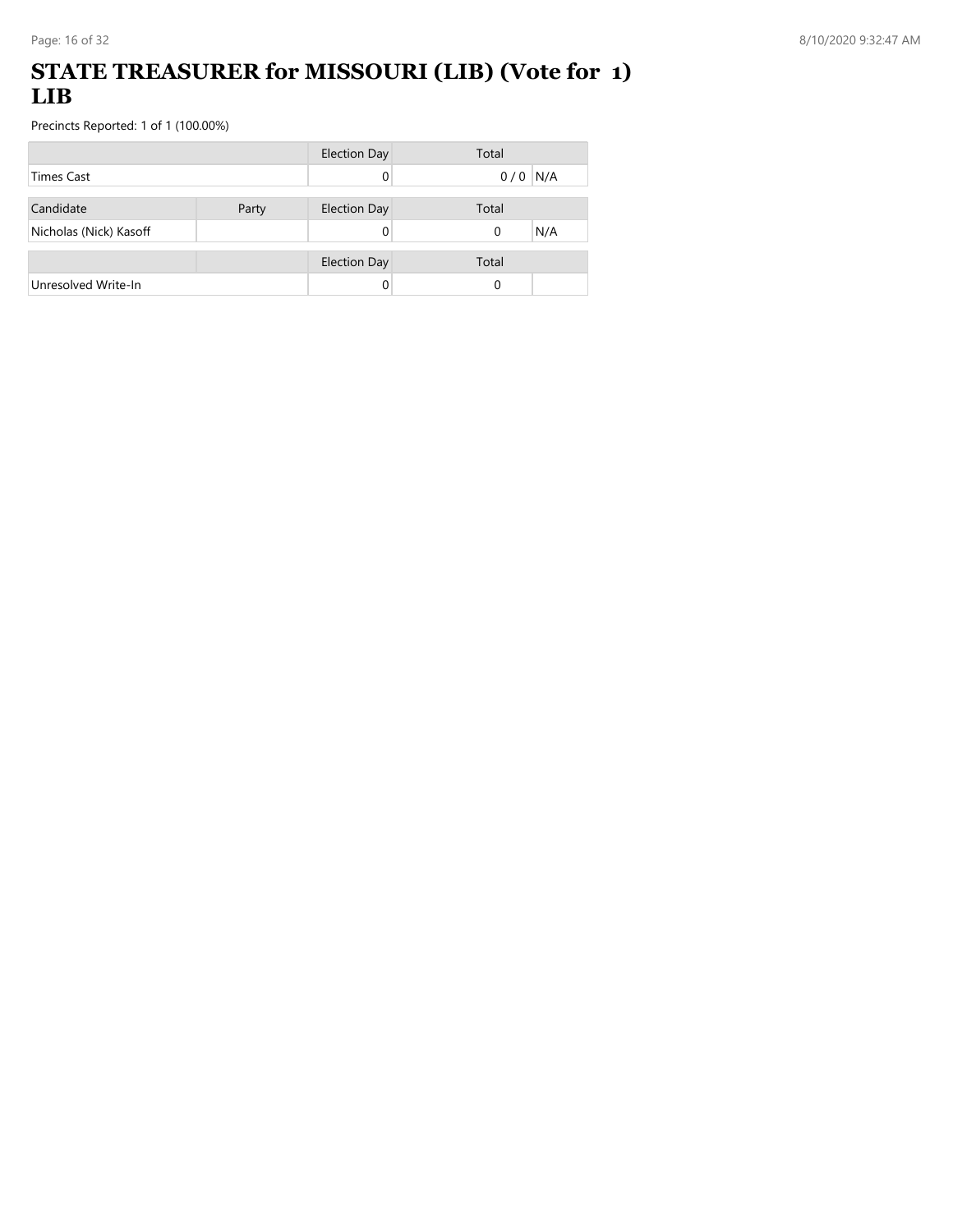### **STATE TREASURER for MISSOURI (GRN) (Vote for 1) GRN**

|                     |       | <b>Election Day</b> | Total           |
|---------------------|-------|---------------------|-----------------|
| <b>Times Cast</b>   |       |                     | $0/0$ N/A       |
| Candidate           | Party | <b>Election Day</b> | Total           |
| Joseph Civettini    |       |                     | N/A<br>$\Omega$ |
|                     |       |                     |                 |
|                     |       | <b>Election Day</b> | Total           |
| Unresolved Write-In |       |                     | 0               |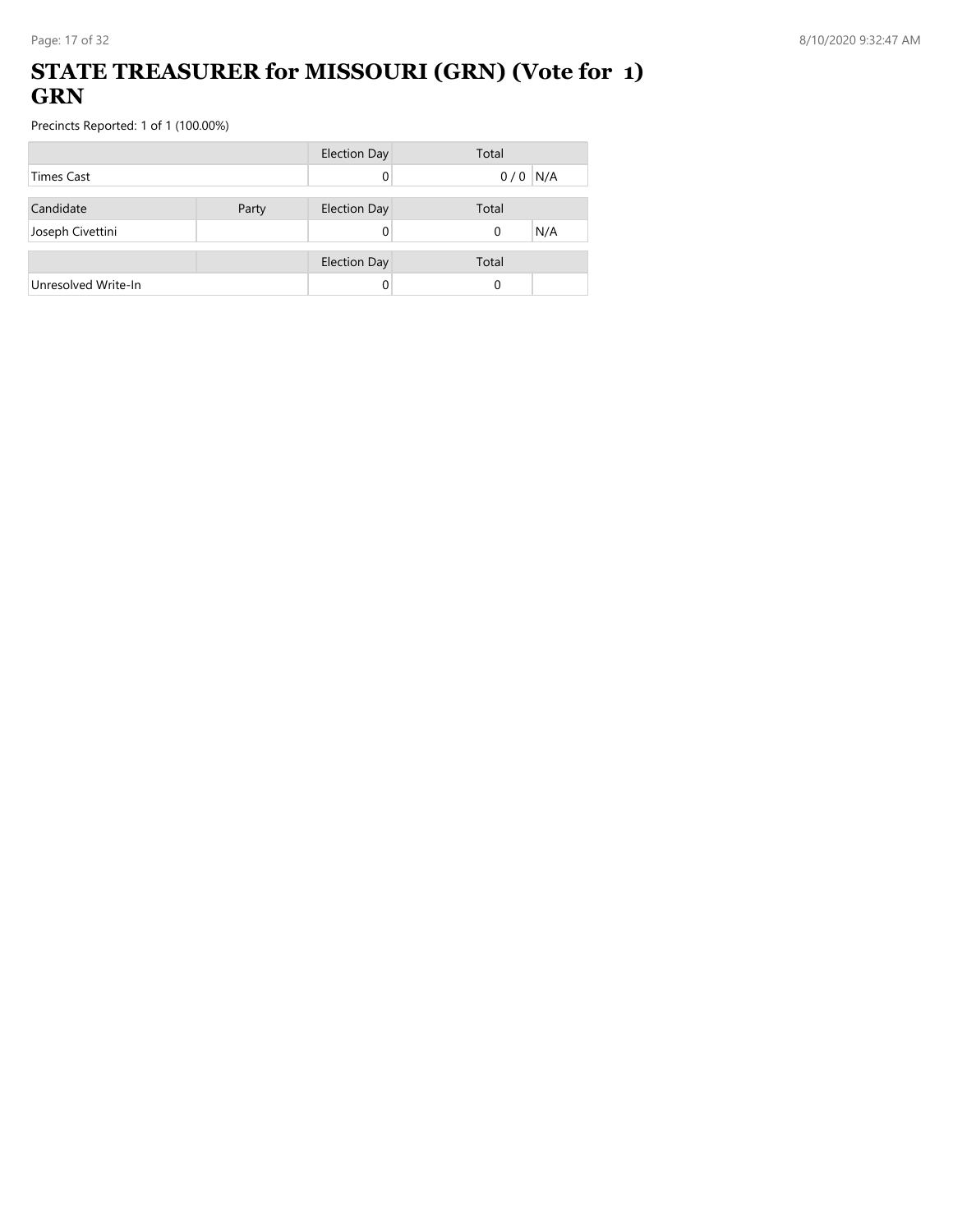#### **ATTORNEY GENERAL for MISSOURI (REP) (Vote for 1) REP**

|                     |       | <b>Election Day</b> | Total          |
|---------------------|-------|---------------------|----------------|
| <b>Times Cast</b>   |       | 466                 | 466 / 0 N/A    |
| Candidate           | Party | <b>Election Day</b> | Total          |
| Eric Schmitt        |       | 372                 | 100.00%<br>372 |
|                     |       | <b>Election Day</b> | Total          |
| Unresolved Write-In |       | 0                   | 0              |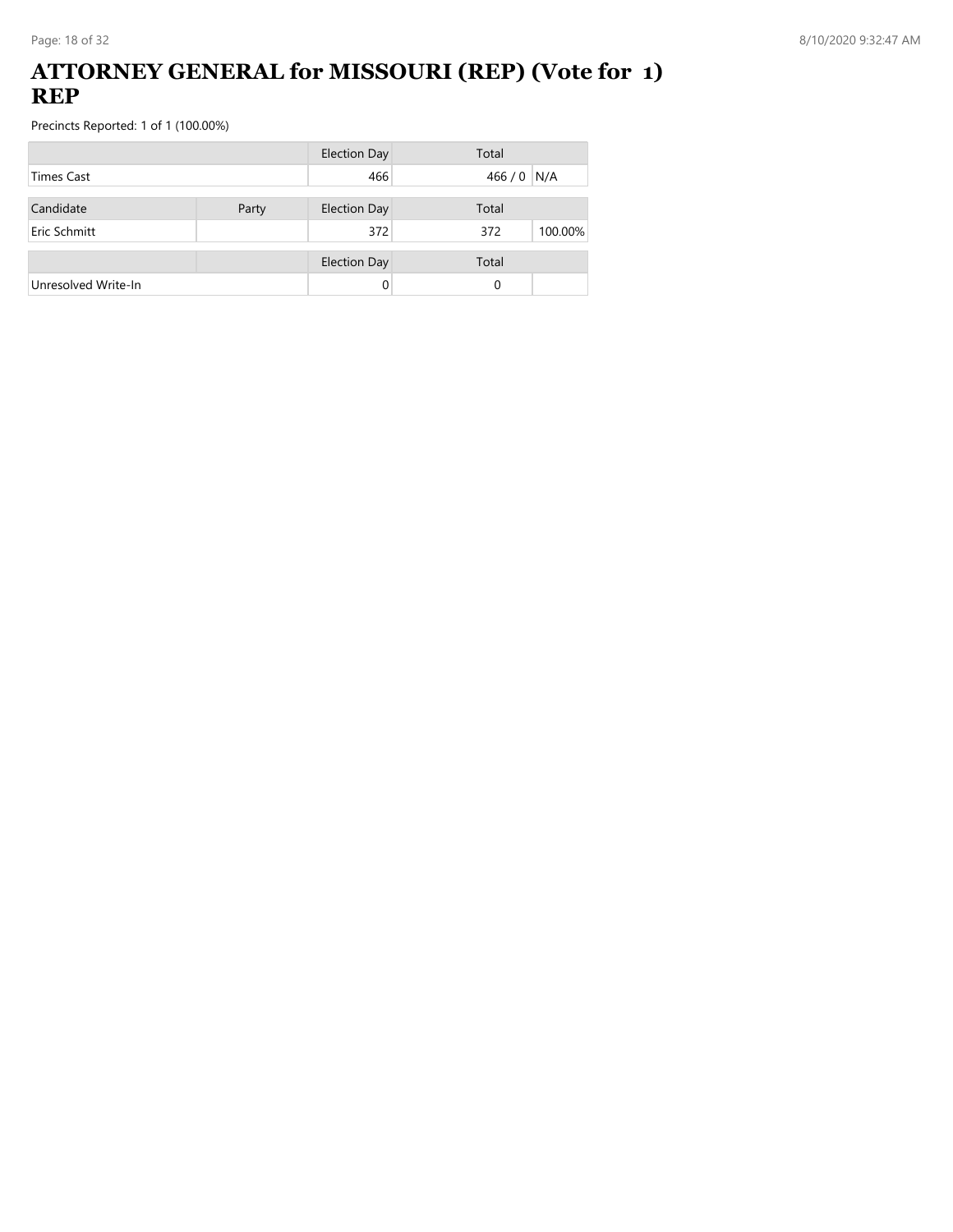### **ATTORNEY GENERAL for MISSOURI (DEM) (Vote for 1) DEM**

|                      |       | <b>Election Day</b> | Total  |        |
|----------------------|-------|---------------------|--------|--------|
| <b>Times Cast</b>    |       | 68                  | $68/0$ | N/A    |
| Candidate            | Party | <b>Election Day</b> | Total  |        |
| <b>Rich Finneran</b> |       | 39                  | 39     | 65.00% |
| Elad Gross           |       | 21                  | 21     | 35.00% |
|                      |       | <b>Election Day</b> | Total  |        |
| Unresolved Write-In  |       | 0                   | 0      |        |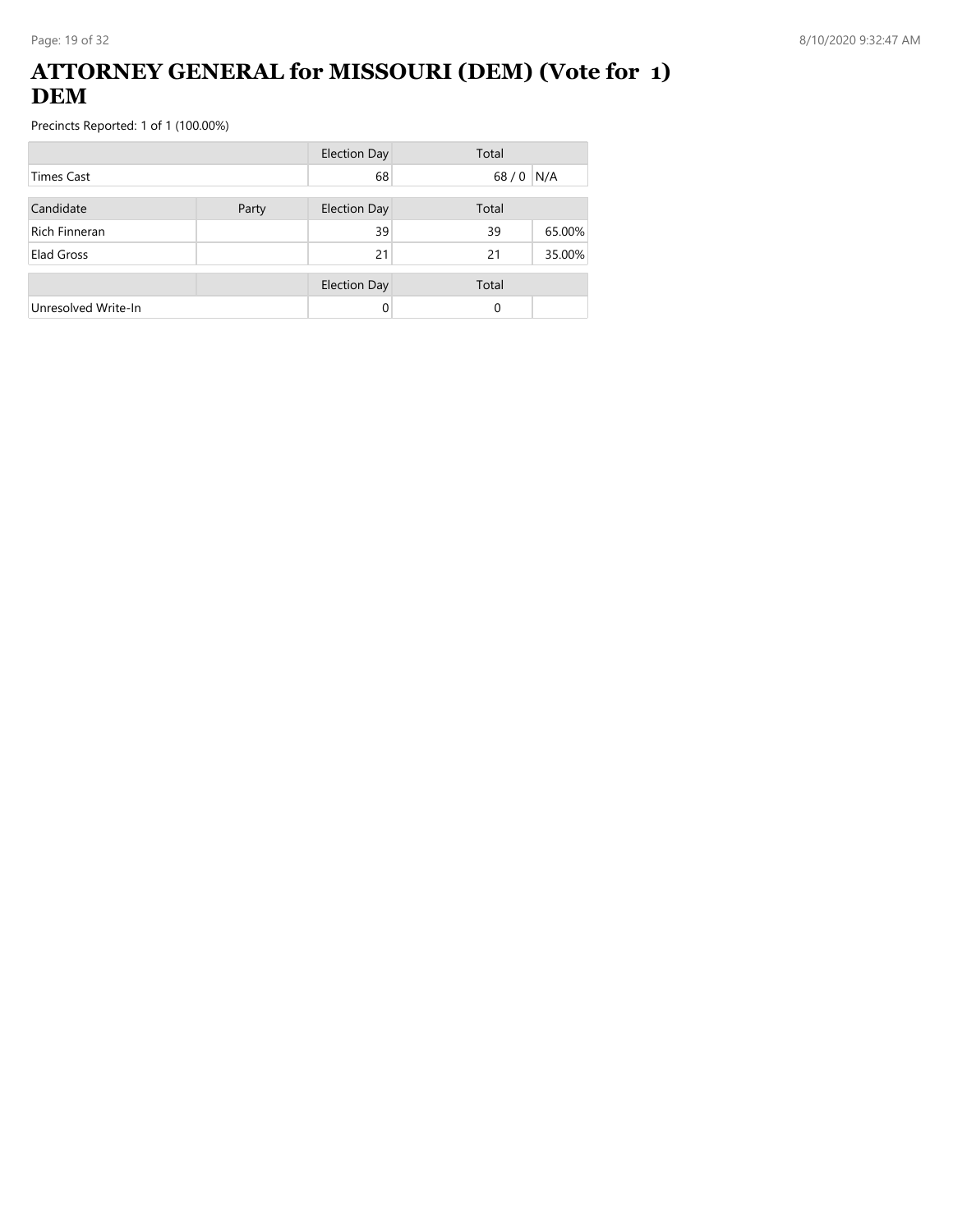#### **ATTORNEY GENERAL for MISSOURI (LIB) (Vote for 1) LIB**

|                     |       | <b>Election Day</b> | Total           |
|---------------------|-------|---------------------|-----------------|
| <b>Times Cast</b>   |       |                     | $0/0$ N/A       |
|                     |       |                     |                 |
| Candidate           | Party | <b>Election Day</b> | Total           |
| Kevin C Babcock     |       |                     | N/A<br>$\Omega$ |
|                     |       |                     |                 |
|                     |       | <b>Election Day</b> | Total           |
| Unresolved Write-In |       |                     | 0               |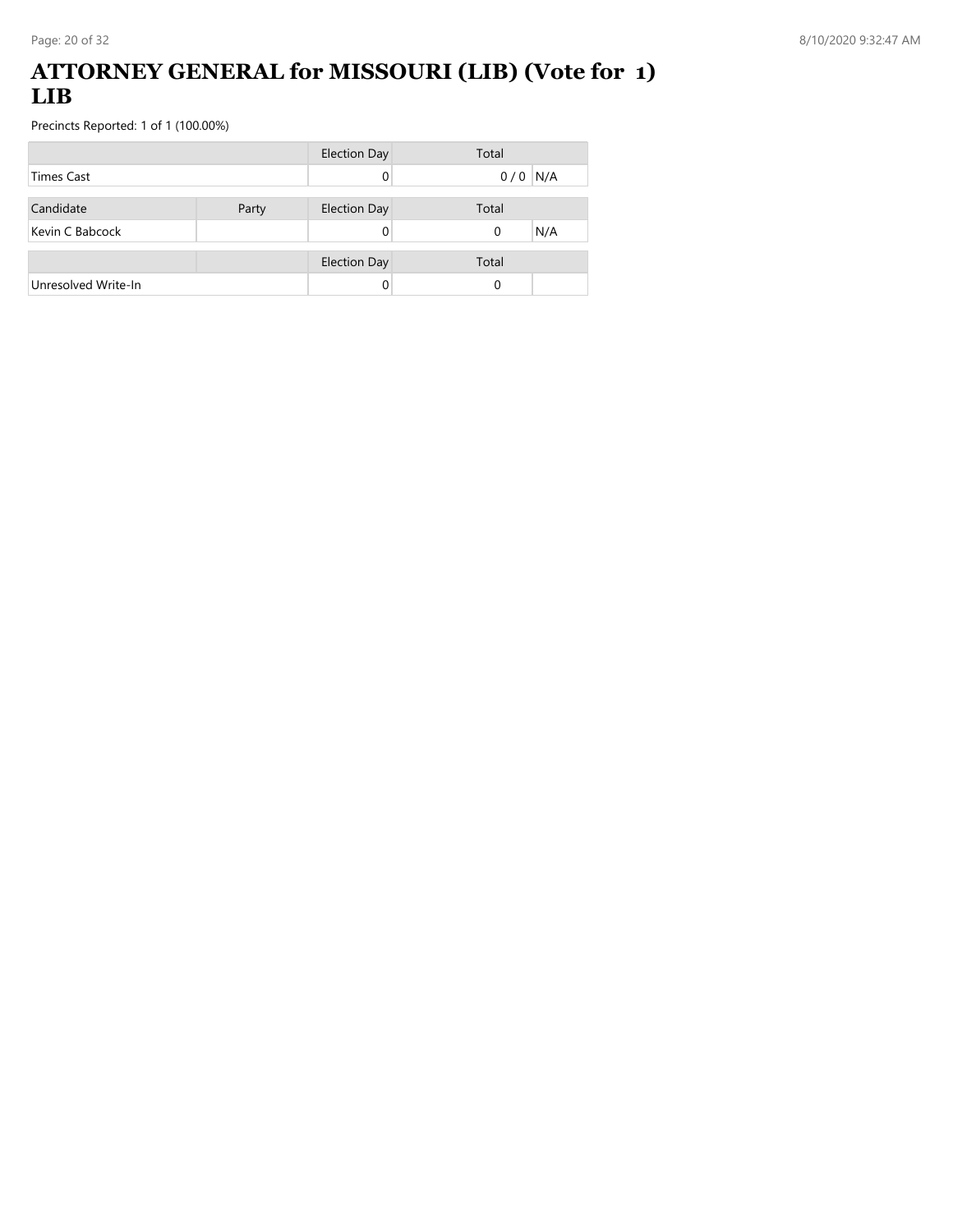#### **UNITED STATES REPRESENTATIVE IN CONGRESS for 3RD DISTRICT (REP), MISSOURI (Vote for 1) REP**

|                           |       | <b>Election Day</b> | Total    |        |
|---------------------------|-------|---------------------|----------|--------|
| <b>Times Cast</b>         |       | 466                 | 466/0    | N/A    |
| Candidate                 |       |                     |          |        |
|                           | Party | <b>Election Day</b> | Total    |        |
| <b>Brandon Wilkinson</b>  |       | 55                  | 55       | 12.91% |
| Adela Wisdom              |       | 9                   | 9        | 2.11%  |
| <b>Blaine Luetkemeyer</b> |       | 331                 | 331      | 77.70% |
| Jeffrey Nowak             |       | 16                  | 16       | 3.76%  |
| Lynette Trares            |       | 15                  | 15       | 3.52%  |
|                           |       |                     |          |        |
|                           |       | <b>Election Day</b> | Total    |        |
| Unresolved Write-In       |       | 0                   | $\Omega$ |        |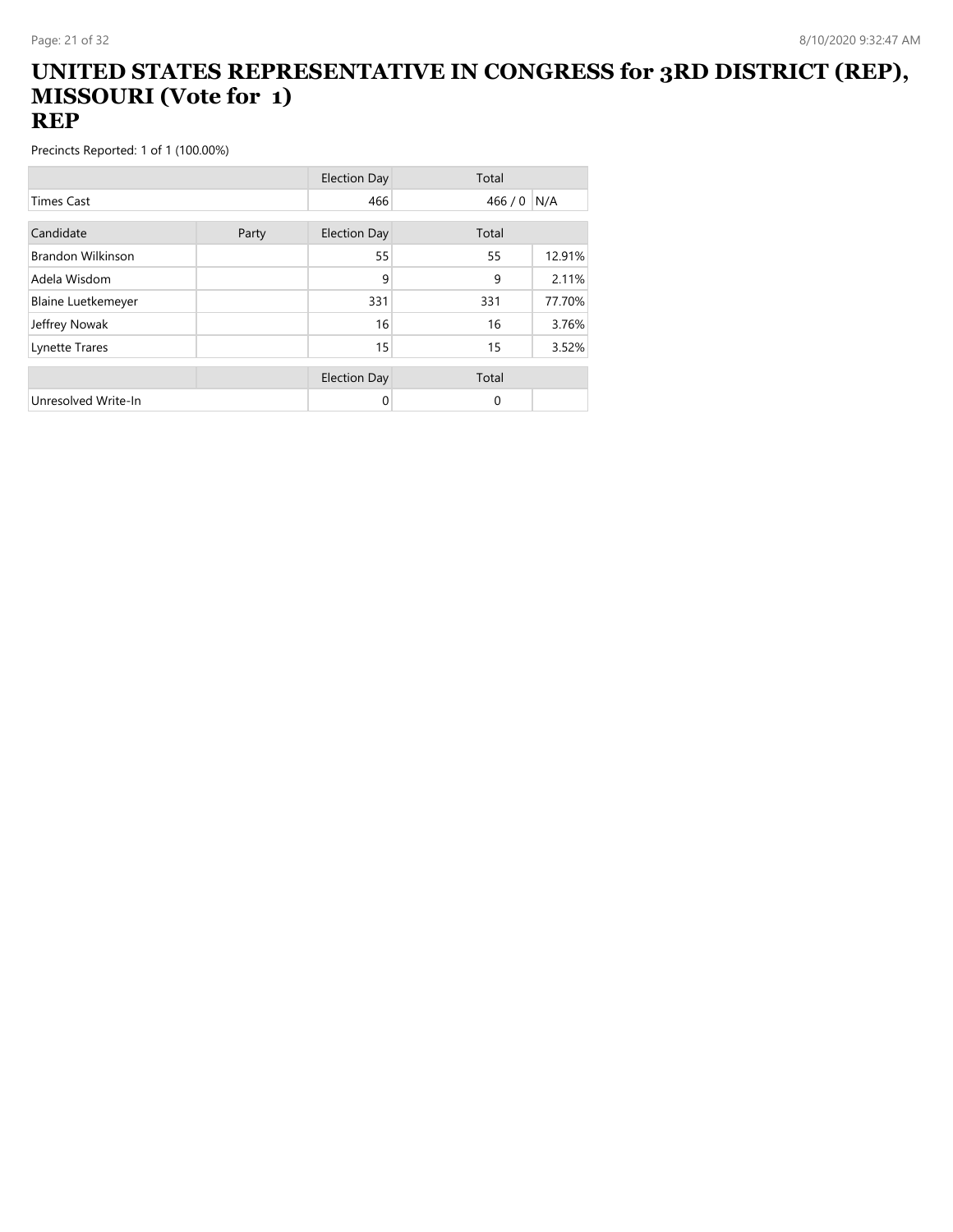#### **UNITED STATES REPRESENTATIVE IN CONGRESS for 3RD DISTRICT (DEM), MISSOURI (Vote for 1) DEM**

|                     |       | Election Day        | Total    |        |
|---------------------|-------|---------------------|----------|--------|
| <b>Times Cast</b>   |       | 68                  | 68/0     | N/A    |
| Candidate           | Party | <b>Election Day</b> | Total    |        |
| Megan Rezabek       |       | 27                  | 27       | 47.37% |
| Dennis Oglesby      |       | 30                  | 30       | 52.63% |
|                     |       |                     |          |        |
|                     |       | <b>Election Day</b> | Total    |        |
| Unresolved Write-In |       | 0                   | $\Omega$ |        |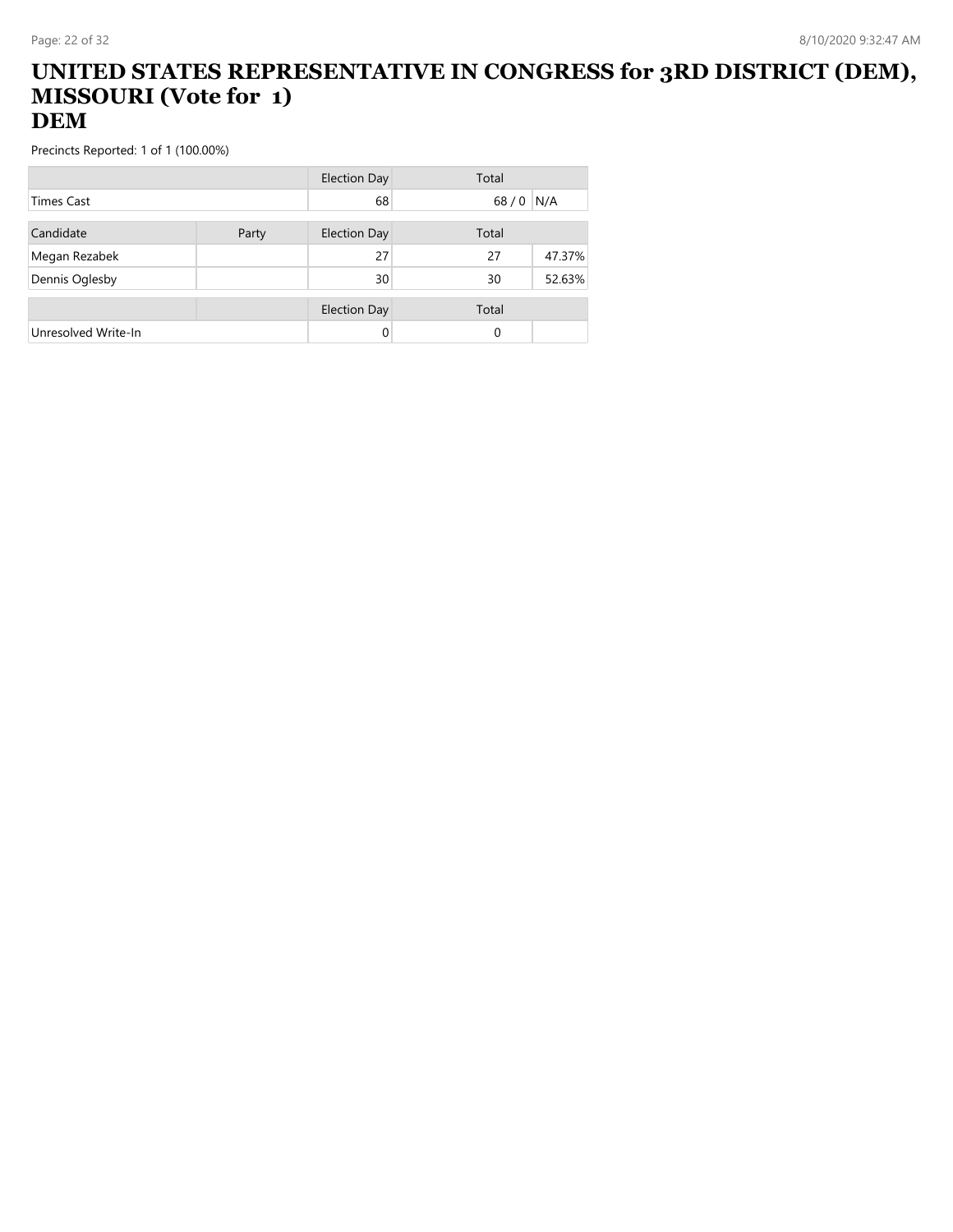#### **UNITED STATES REPRESENTATIVE IN CONGRESS for 3RD DISTRICT (LIB), MISSOURI (Vote for 1) LIB**

|                       |       | <b>Election Day</b> | Total      |
|-----------------------|-------|---------------------|------------|
| <b>Times Cast</b>     |       |                     | N/A<br>0/0 |
|                       |       |                     |            |
| Candidate             | Party | <b>Election Day</b> | Total      |
| Leonard J Steinman II |       |                     | N/A<br>0   |
|                       |       |                     |            |
|                       |       | <b>Election Day</b> | Total      |
| Unresolved Write-In   |       |                     |            |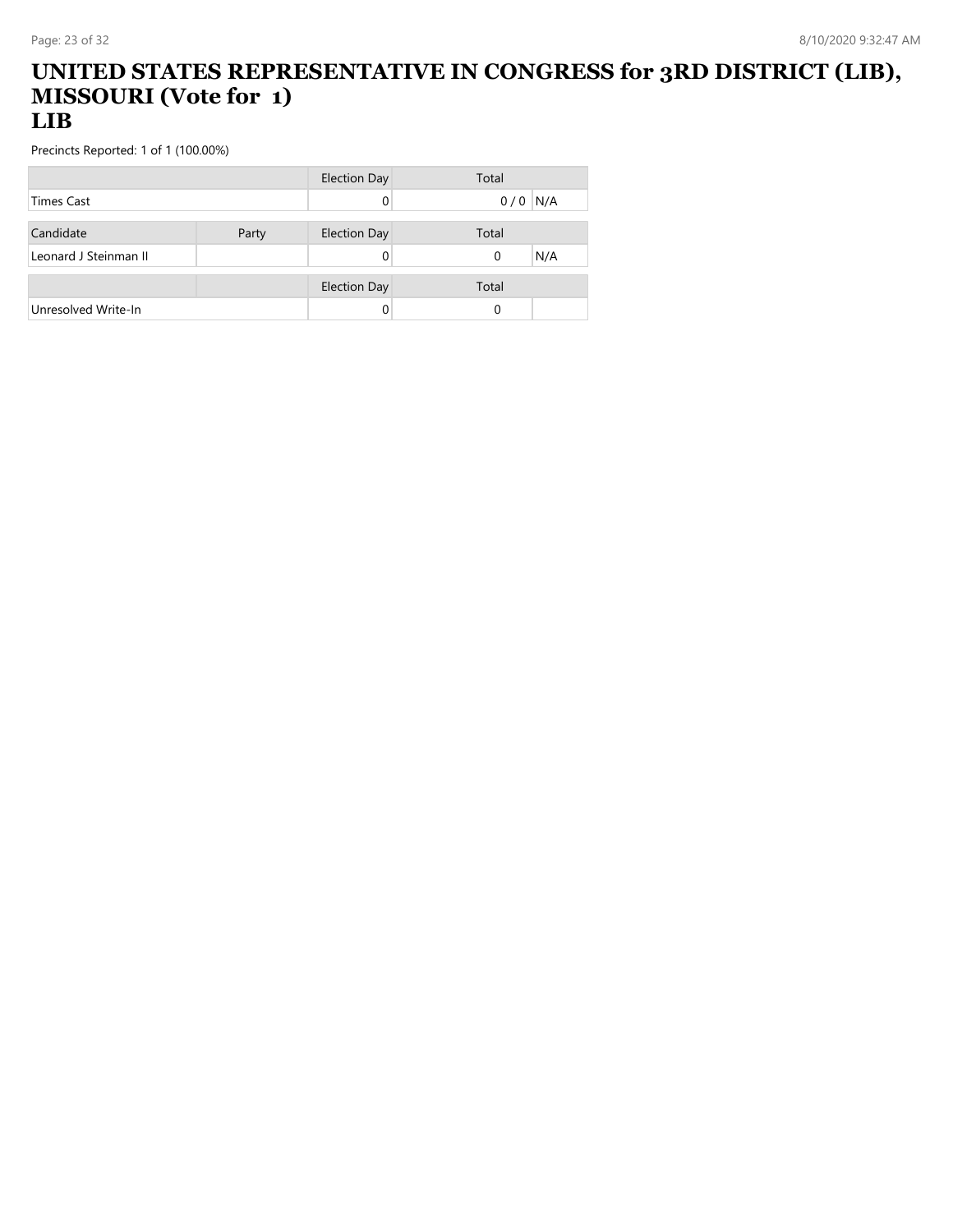## **STATE REPRESENTATIVE for 42ND DISTRICT (REP), MISSOURI (Vote for 1) REP**

|                     |       | <b>Election Day</b> | Total   |         |
|---------------------|-------|---------------------|---------|---------|
| <b>Times Cast</b>   |       | 466                 | 466 / 0 | N/A     |
| Candidate           | Party | <b>Election Day</b> | Total   |         |
| Jeff Porter         |       | 355                 |         |         |
|                     |       |                     | 355     | 100.00% |
|                     |       | <b>Election Day</b> | Total   |         |
| Unresolved Write-In |       |                     | 0       |         |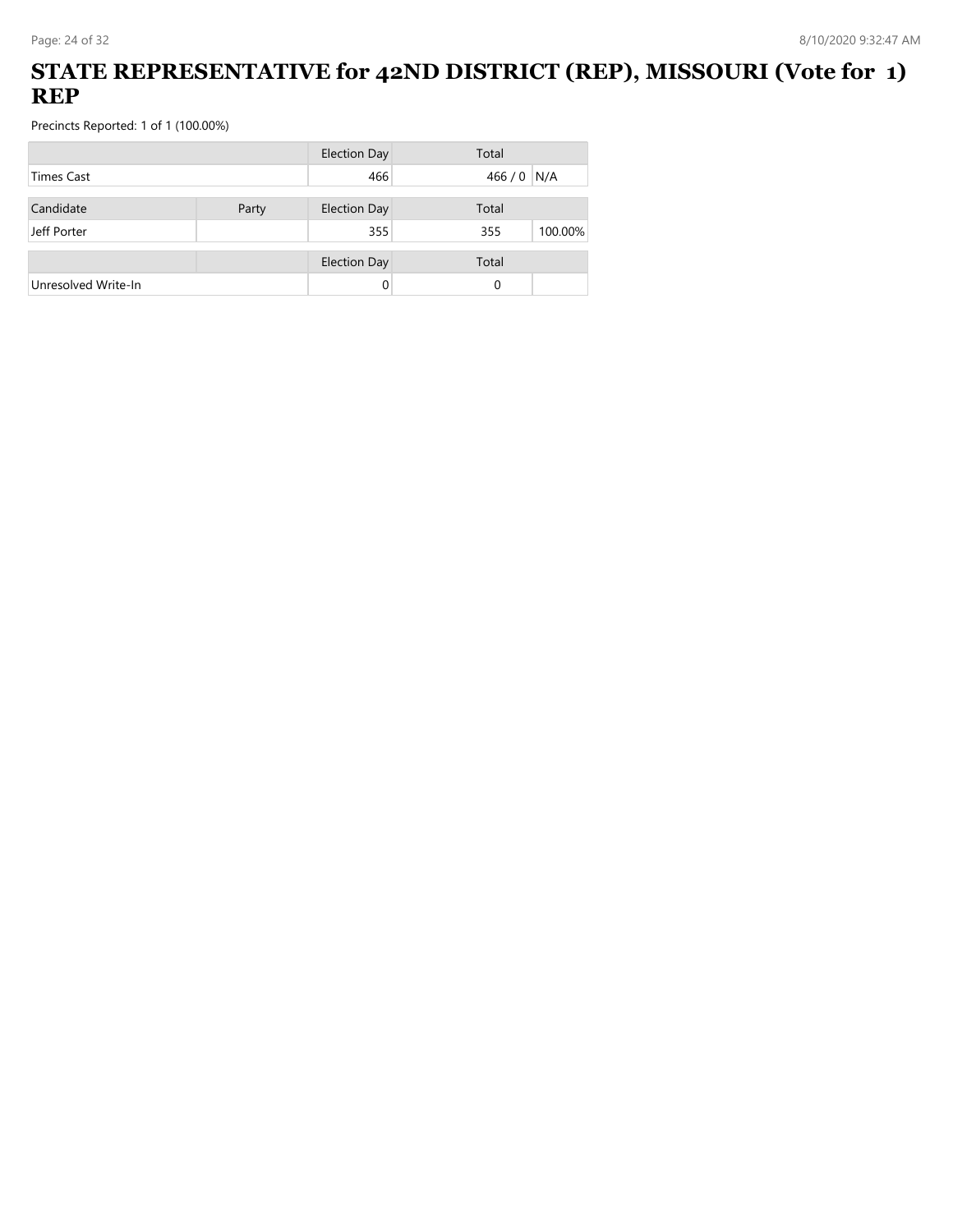#### **COUNTY COMMISSIONER for NORTHERN DISTRICT (REP), MISSOURI (Vote for 1) REP**

|                      |       | <b>Election Day</b> | Total         |
|----------------------|-------|---------------------|---------------|
| <b>Times Cast</b>    |       | 466                 | N/A<br>466/0  |
| Candidate            | Party | <b>Election Day</b> | Total         |
| Jerry "Junior" Myers |       | 137                 | 30.65%<br>137 |
| Matthew E. Flake     |       | 211                 | 47.20%<br>211 |
| Doug Nordwald        |       | 99                  | 22.15%<br>99  |
|                      |       | <b>Election Day</b> | Total         |
| Unresolved Write-In  |       |                     | 0             |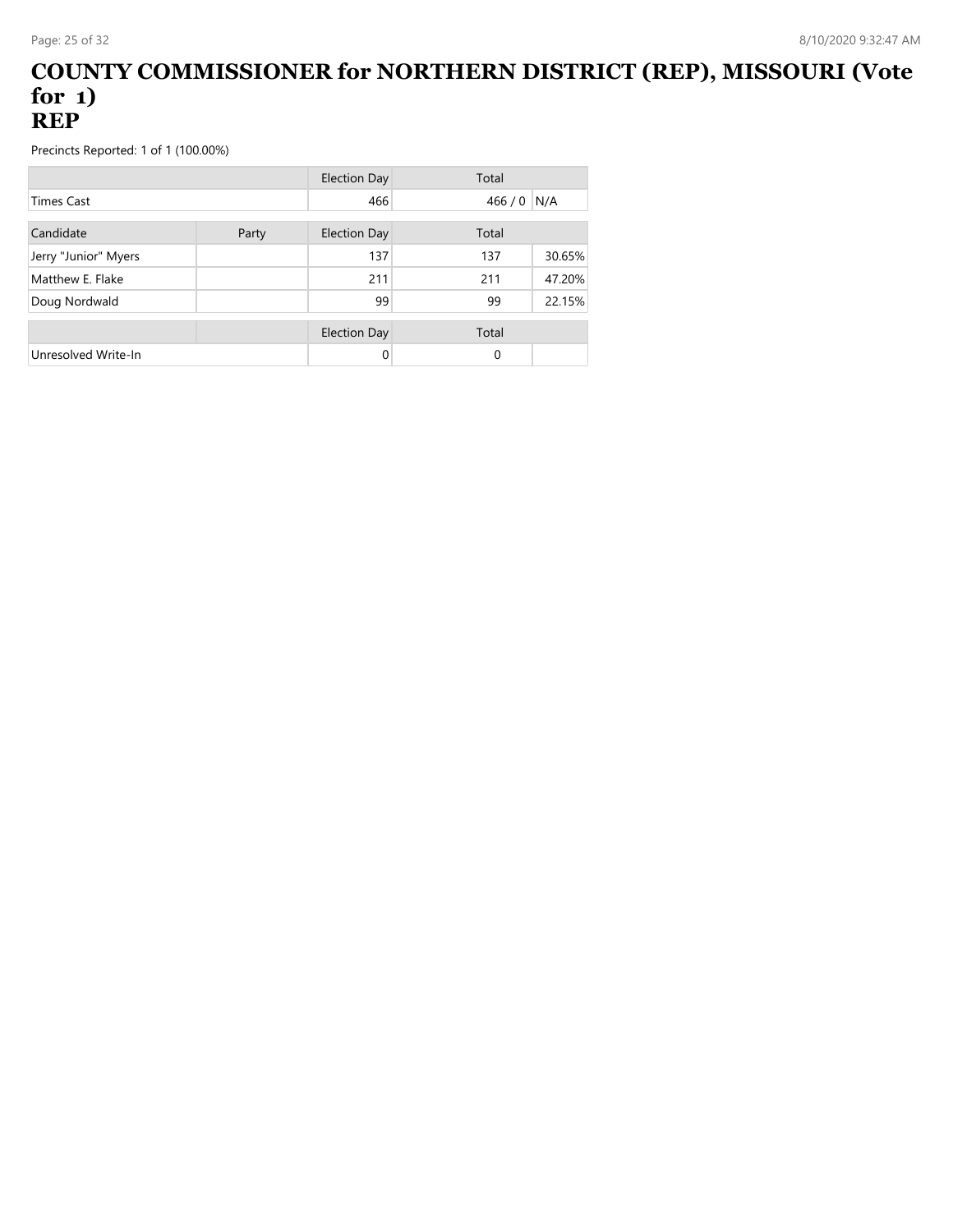## **SHERIFF for WARREN COUNTY (REP), MISSOURI (Vote for 1) REP**

|                     |       | <b>Election Day</b> | Total          |
|---------------------|-------|---------------------|----------------|
| Times Cast          |       | 466                 | 466 / 0 N/A    |
| Candidate           | Party | <b>Election Day</b> | Total          |
| Kevin Harrison      |       | 394                 | 394<br>100.00% |
|                     |       | <b>Election Day</b> | Total          |
| Unresolved Write-In |       | 0                   | 0              |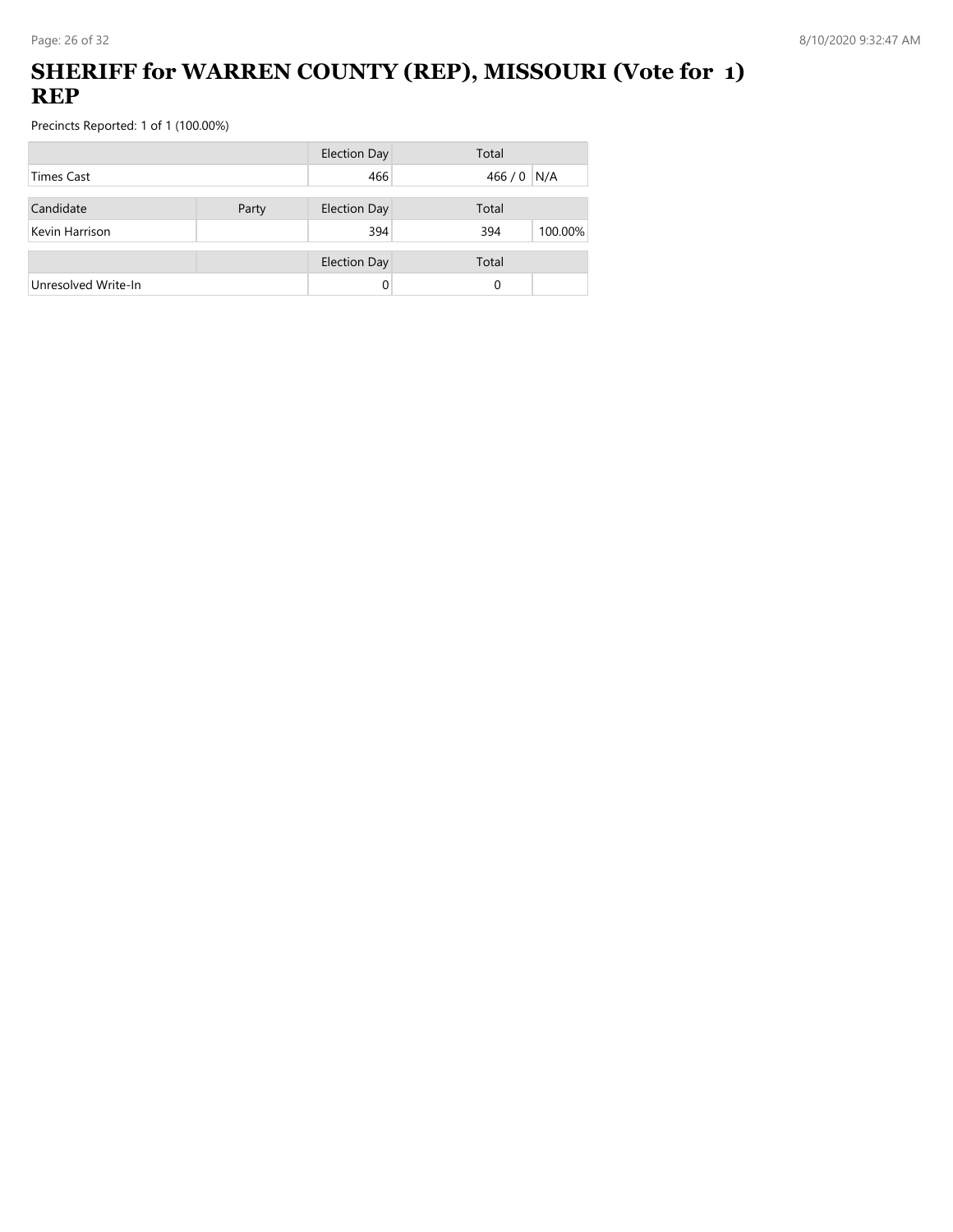## **ASSESSOR for WARREN COUNTY (REP), MISSOURI (Vote for 1) REP**

|                          |  | <b>Election Day</b> | Total   |        |  |
|--------------------------|--|---------------------|---------|--------|--|
| <b>Times Cast</b>        |  | 466                 | 466 / 0 | N/A    |  |
| Candidate<br>Party       |  | Election Day        | Total   |        |  |
| Kathryn L. (Katie) Smith |  | 294                 | 294     | 67.90% |  |
| Terence (Terry) Bracht   |  | 139                 | 139     | 32.10% |  |
|                          |  | <b>Election Day</b> | Total   |        |  |
| Unresolved Write-In      |  |                     | 0       |        |  |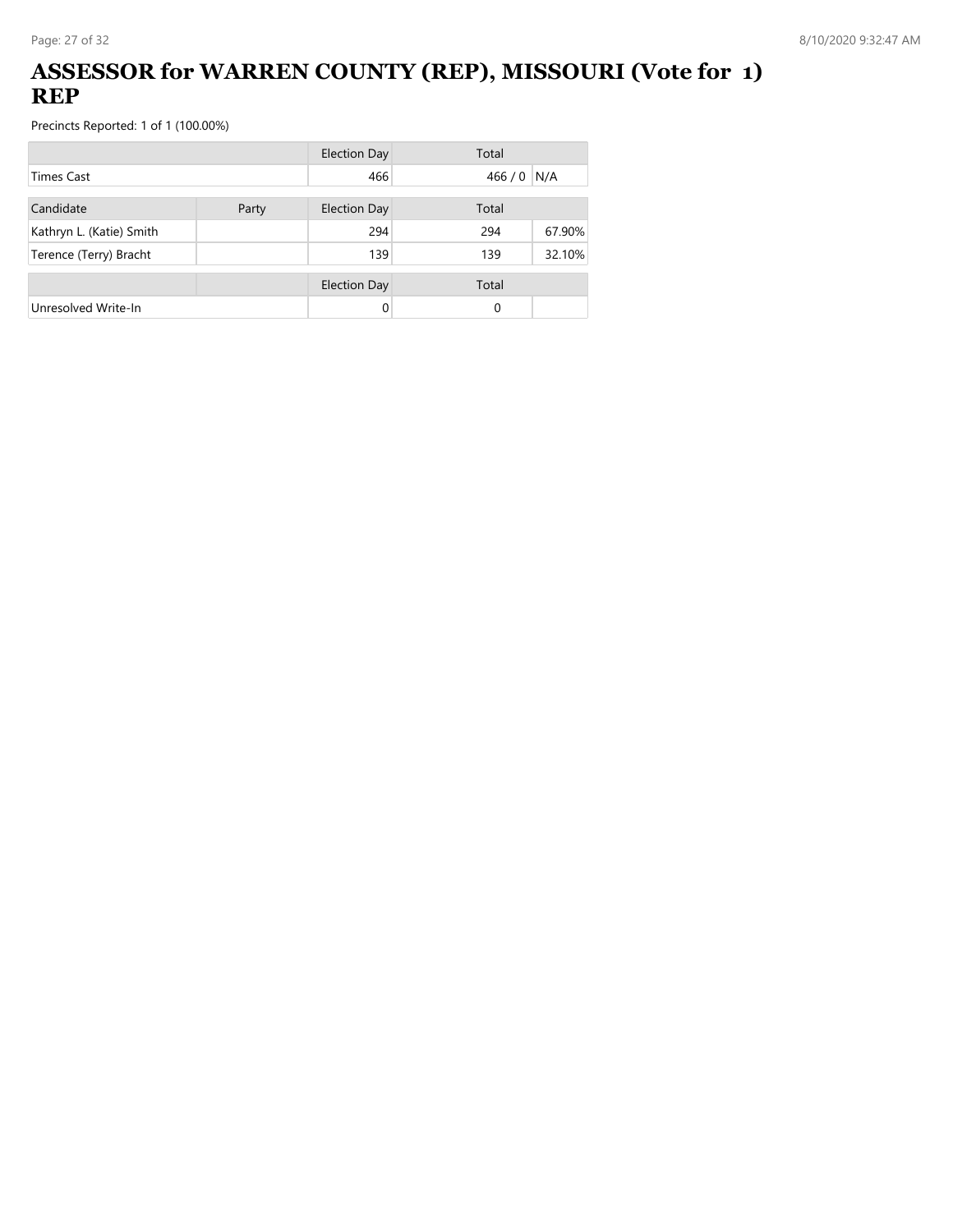#### **PUBLIC ADMINISTRATOR for WARREN COUNTY (REP), MISSOURI (Vote for 1) REP**

|                         |       | Election Day        | Total       |         |
|-------------------------|-------|---------------------|-------------|---------|
| <b>Times Cast</b>       |       | 466                 | 466 / 0 N/A |         |
| Candidate               | Party | <b>Election Day</b> | Total       |         |
| Melissa (Missy) Dempsey |       | 378                 | 378         | 100.00% |
|                         |       | <b>Election Day</b> | Total       |         |
| Unresolved Write-In     |       |                     | 0           |         |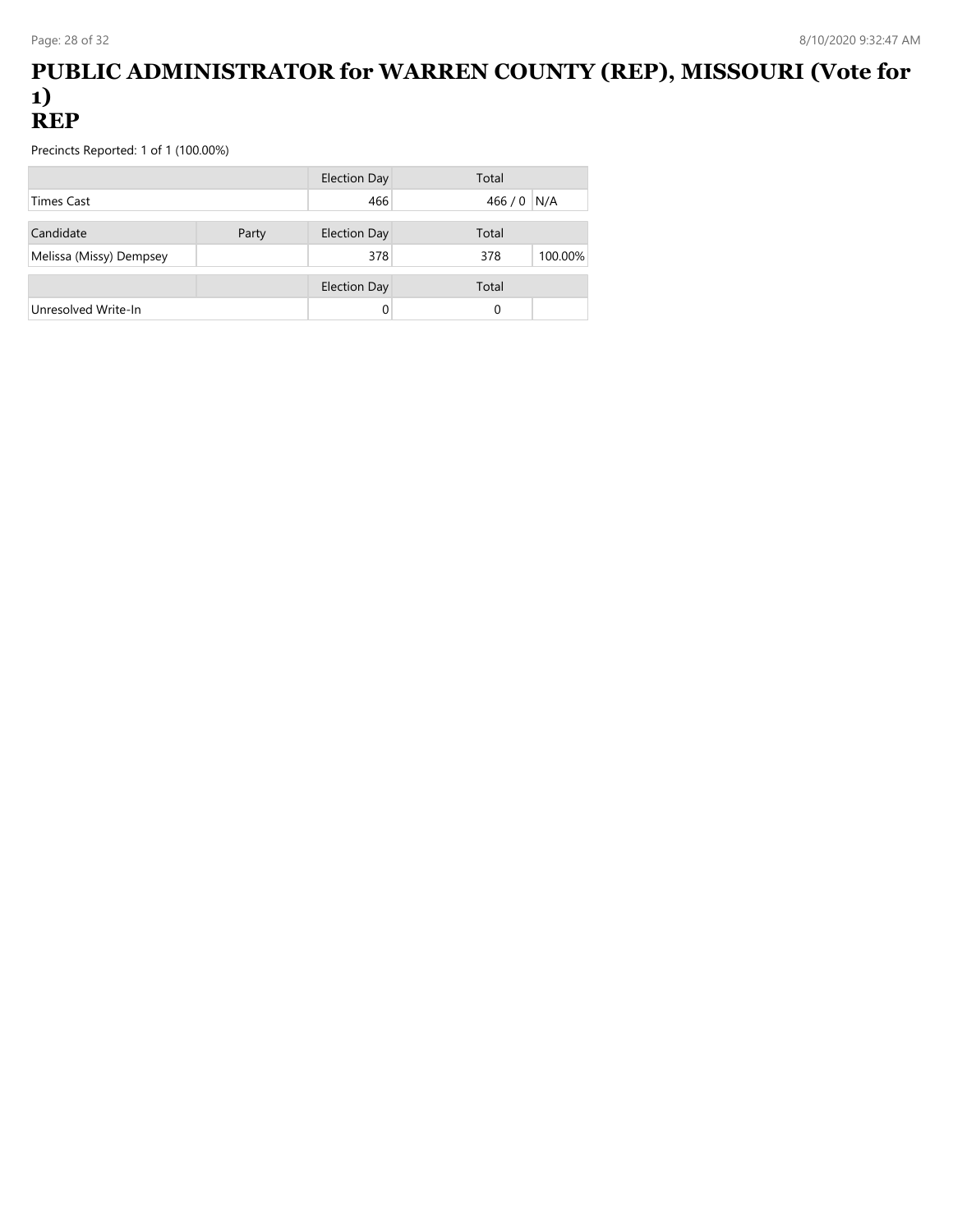## **CORONER for WARREN COUNTY (REP), MISSOURI (Vote for 1) REP**

|                     |       | <b>Election Day</b> | Total          |
|---------------------|-------|---------------------|----------------|
| <b>Times Cast</b>   |       | 466                 | 466 / 0 N/A    |
| Candidate           | Party | <b>Election Day</b> | Total          |
| Mark W. O'Neill     |       | 372                 | 372<br>100.00% |
|                     |       | <b>Election Day</b> | Total          |
| Unresolved Write-In |       | 0                   | 0              |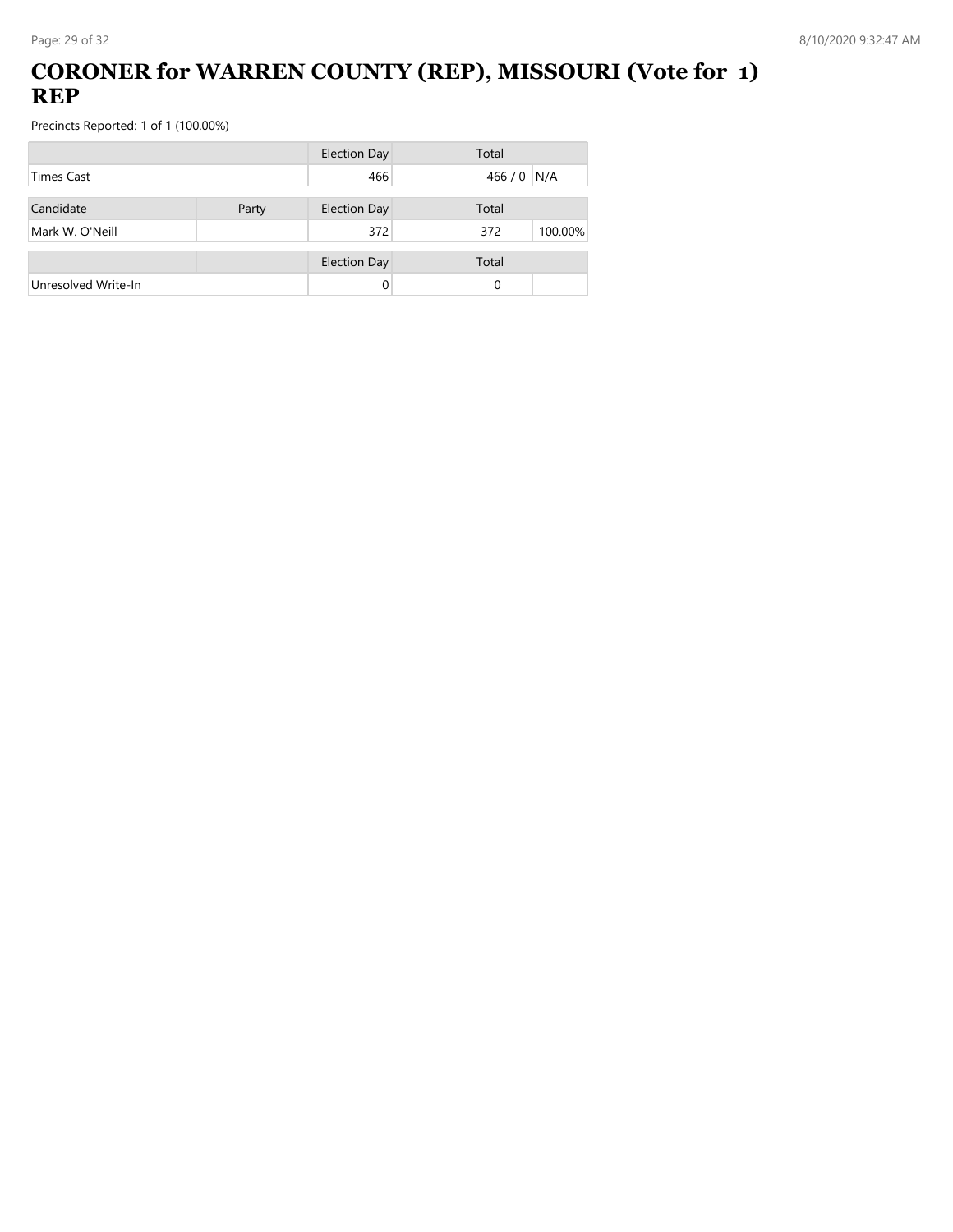## **SURVEYOR for WARREN COUNTY (REP), MISSOURI (Vote for 1) REP**

|                     |       | <b>Election Day</b> | Total          |
|---------------------|-------|---------------------|----------------|
| Times Cast          |       | 466                 | 466 / 0 N/A    |
| Candidate           | Party | <b>Election Day</b> | Total          |
| Robert L. Lewis     |       | 380                 | 380<br>100.00% |
|                     |       | <b>Election Day</b> | Total          |
| Unresolved Write-In |       |                     | 0              |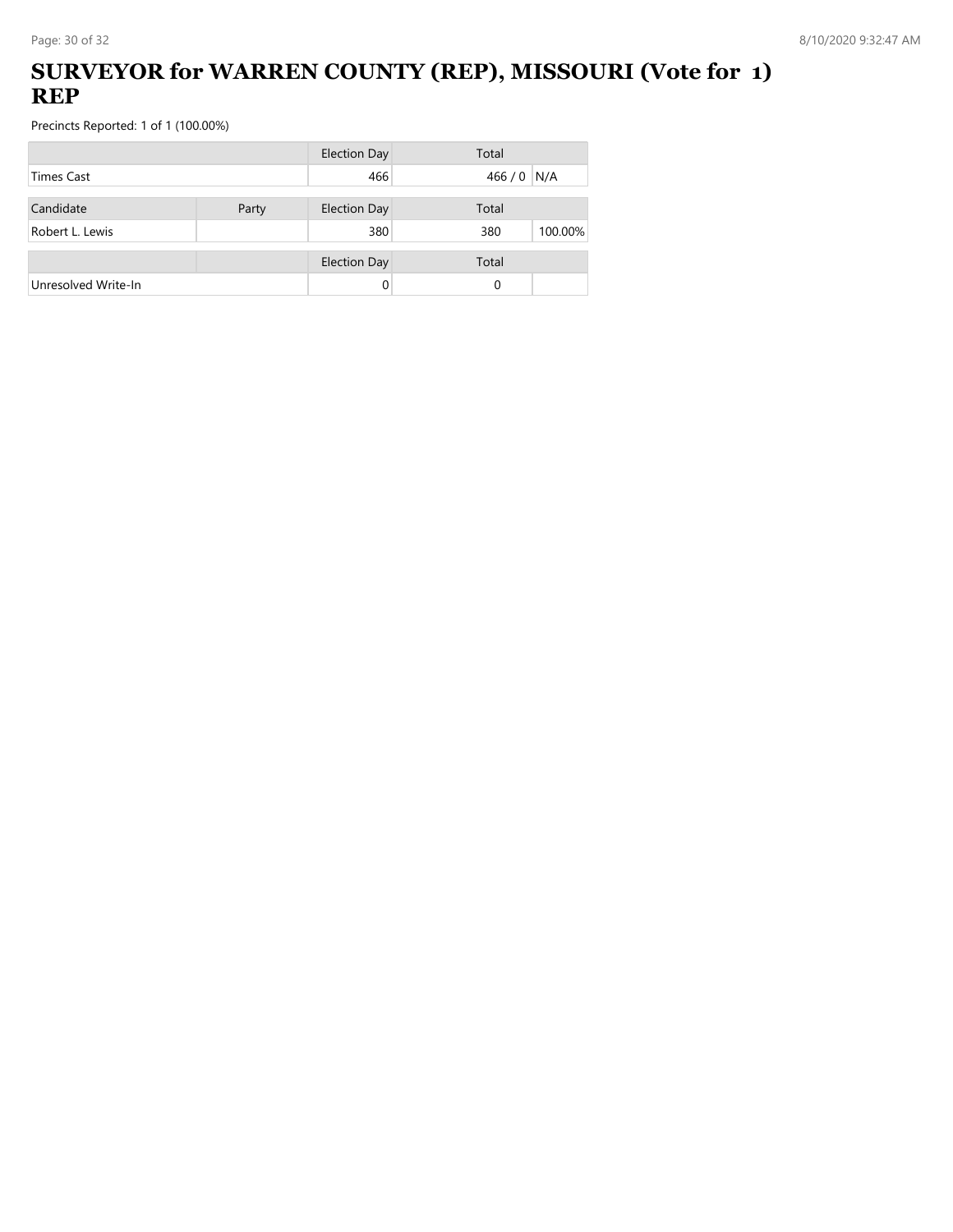# **CONSTITUTIONAL AMENDMENT NO. 2 for MISSOURI (Vote for 1)**

|                     |       | <b>Election Day</b> | Total       |        |
|---------------------|-------|---------------------|-------------|--------|
| <b>Times Cast</b>   |       | 541                 | 541 / 1,641 | 32.97% |
| Candidate           | Party | <b>Election Day</b> | Total       |        |
| <b>YES</b>          |       | 145                 | 145         | 27.36% |
| <b>NO</b>           |       | 385                 | 385         | 72.64% |
|                     |       |                     |             |        |
|                     |       | <b>Election Day</b> | Total       |        |
| Unresolved Write-In |       | $\Omega$            | 0           |        |